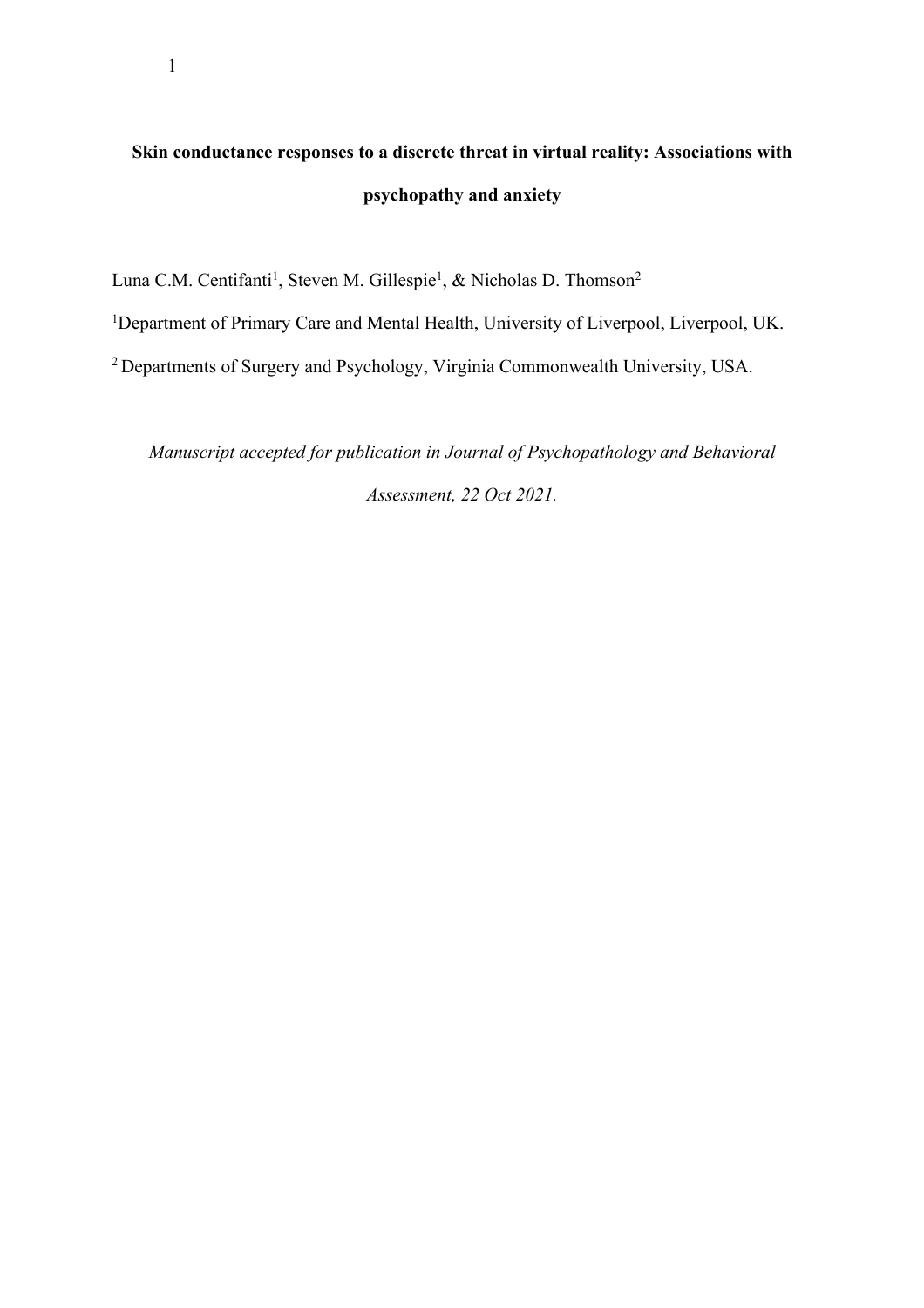#### **Abstract**

People with high levels of psychopathic traits are often described as fearless and lacking in emotional depth, particularly when evaluating threats in their environments. Skin conductance responsivity (SCR) to negative emotional stimuli represents a robust autonomic correlate of conduct problem behavior in children (Fanti et al., 2019). However, studies that have examined threat-related processing in youth with conduct problems have tended to use a variety of negative stimuli that might induce various and unspecific negative emotions. Few studies have taken in to account the moderating effects of anxiety on the relationship of distinct psychopathic traits (e.g., narcissism, callousness, impulsivity) with SCR to a fear inducing stimulus. In this study, we examined SCR to a virtual reality rollercoaster drop – that is, a discrete fear inducing event – in a sample of 75 youths (61 males; *M*= 14 years, *SD*=1.4) enrolled in a non-mainstream school. The rollercoaster drop was used to more clearly examine an event-related response to a discrete threat, rather than examining SCR throughout the rollercoaster ride. We used the teacher-reported Antisocial Process Screening Device (Frick & Hare, 2001) to examine the relations of distinct psychopathic traits with SCR and self-reported anxiety. Lower anxiety was associated with higher callousness, but only in youths with low SCR to discrete threat. These findings suggest that fear and anxiety show complex and interactive relations with distinct psychopathic traits. Keywords: Psychopathy; skin conductance; virtual reality; anxiety; fear.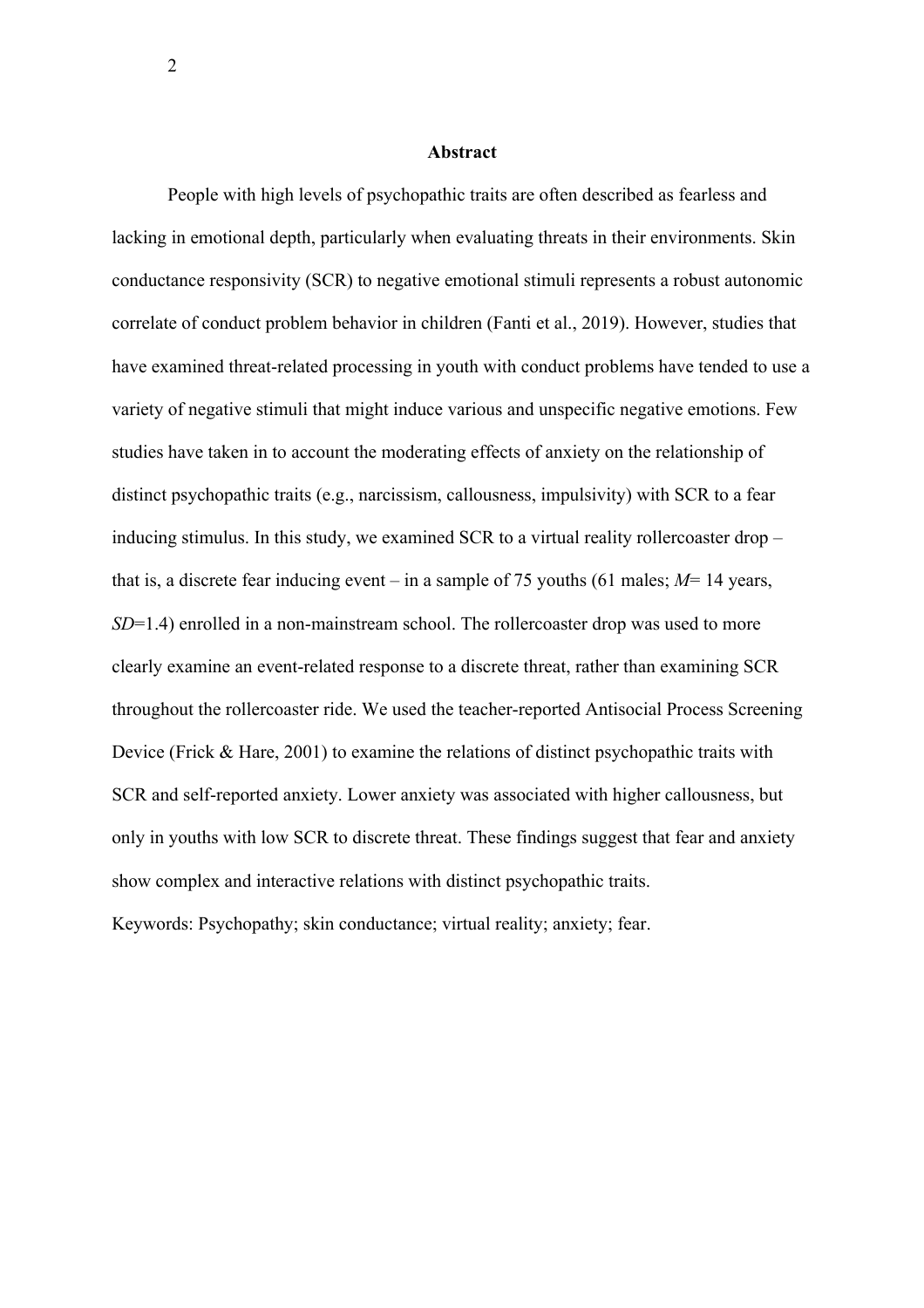Skin conductance responses to a discrete threat in virtual reality: Associations with

#### psychopathy and anxiety

Among children with conduct problems, a subgroup of children who present with a constellation of personality features, referred to as psychopathic traits, show greater risk for aggression and antisocial behavior and other long-term negative outcomes. Most modern conceptualizations of psychopathy specify between two and four dimensions of distinct psychopathic traits, including a narcissism dimension, a callousness dimension, and an impulsivity dimension (Frick & Hare, 2001; Salekin, 2016, 2017). Conceptualizations of psychopathy as early as Cleckley (1976) and Karpman (1941) have described a characteristic absence of fear among those with elevated psychopathic traits, while more recent theoretical accounts have emphasized a so-called 'low fear' hypothesis of psychopathy (Lykken, 1957). This characteristic lack of fear may be associated with a lack of concern for the consequences of one's actions, including the potential for punishment or injury, and may therefore account for the relatively high incidence of aggression and antisocial behavior in these children (Cardinale et al., 2020). However, despite some support in favor of the 'low fear' hypothesis of psychopathy, variability in defining and measuring fear, and inconsistent findings on the relationship with distinct psychopathic traits, means that this relationship in children remains somewhat unresolved (Sylvers et al., 2011; Hoppenbrouwers et al., 2016).

Heterogeneity within the psychopathy construct is highlighted by differential associations of the narcissism, callousness, and impulsivity dimensions with an absence of the conscious experience of fear, or reduced autonomic reactivity to threatening or fearinducing stimuli (Hoppenbrouwers, Bulten, & Brazil, 2016). The method of assessment of fearfulness or fear-related responding in psychopathy research has varied widely, with the majority of studies focusing on self-reported feelings of fear, the ability to recognize and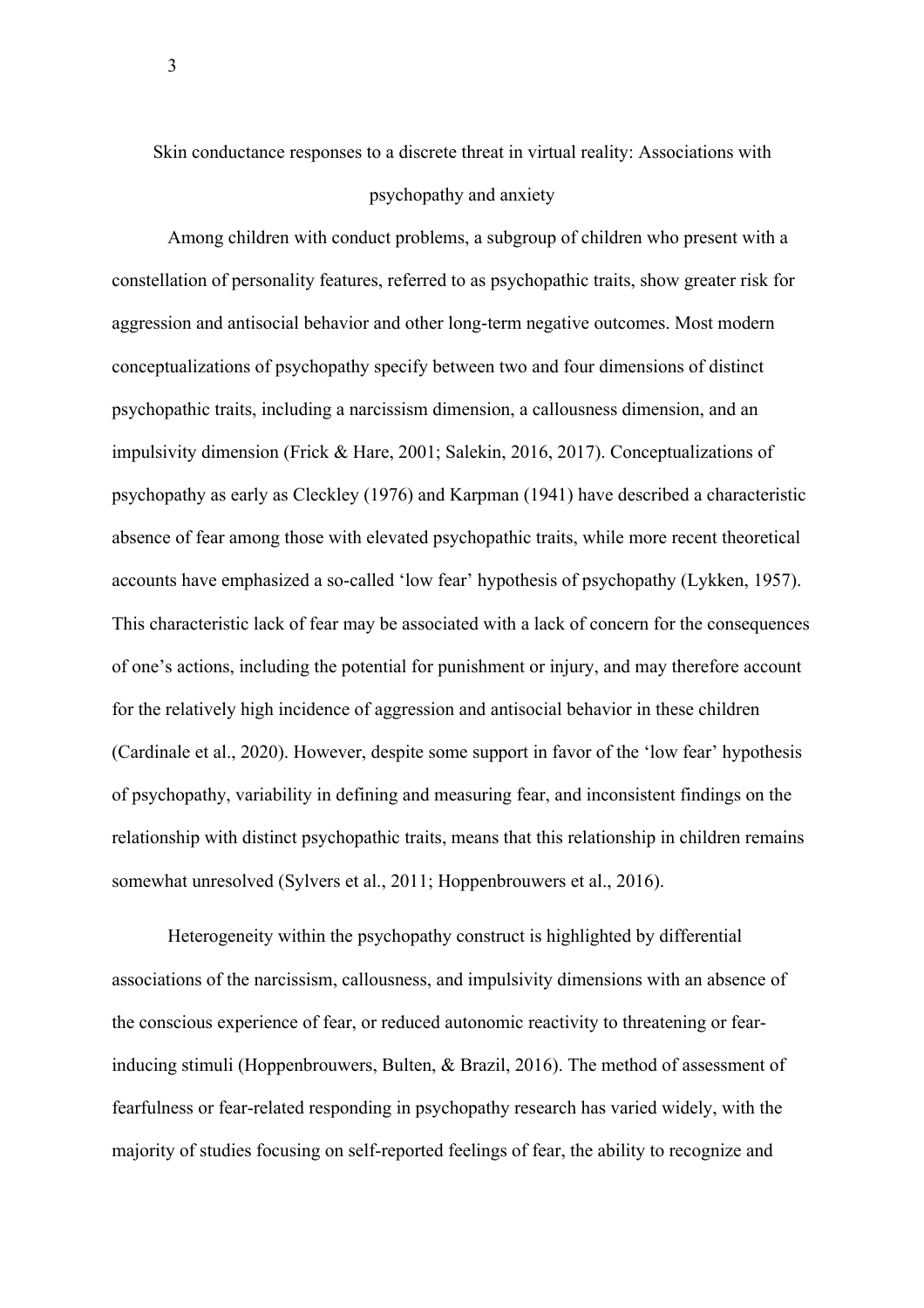understand fear in others (e.g., fearful facial expression recognition), or the capacity to form learned aversive associations between a neutral and threatening stimulus (Hoppenbrouwers et al., 2016). However, others have relied on the use techniques for assessing reactivity of the autonomic nervous system (ANS) to a threatening or fear inducing stimulus as an index of 'fearfulness'. Physiological changes that accompany responses to affective stimuli are mediated by the relative actions of the two branches of the ANS: the sympathetic nervous system (SNS), and the parasympathetic nervous system (PNS). Increases in SNS activity are associated with increases in heart rate and greater expenditure of energy, whereas increases in PNS activity are associated with reductions in heart rate and increased conservation of resources. The skin conductance response (SCR) represents an important and reliable indicator of SNS activity. When exposed to stress, a surge of sympathetic activation serves to increase cardiovascular output and skin conductance (Berntson, Cacioppo, & Quigley, 1991). Importantly, SCRs may vary depending on the nature of the task (Stern, Ray, & Quigley, 2000), with an increase in SCR indicative of an increase in attention, an increase in emotional arousal (e.g., through an increase in fear, threat, or excitement), or an increase in effortfulcontrol (Critchley, 2002). Although some studies have examined associations between distinct psychopathic traits and SCRs to threatening stimuli in adults, very few studies have examined these relationships in children.

Some of the earliest studies of the relationship between psychopathy and SCR to threat in children focused on differences between children categorized as high versus low psychopathy. For example, children who scored highly for psychopathic traits have been found to show reduced electrodermal responses to threatening stimuli compared to children with low psychopathic traits, while correlational analyses suggested that these reductions were driven by higher factor one (narcissistic/callous-unemotional) and total psychopathy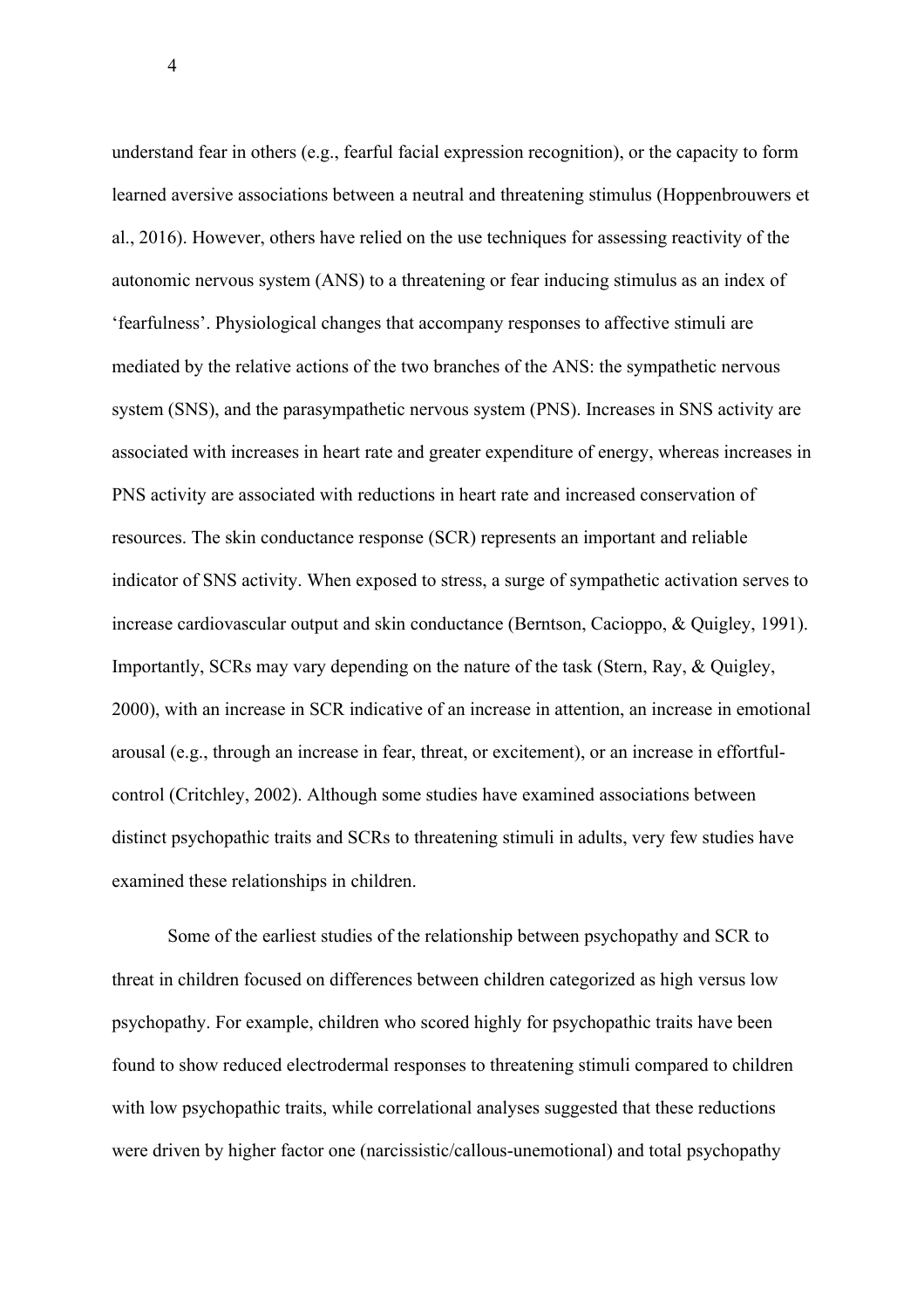scores, but not factor two (impulsivity) scores (Blair, 1999). Similar results were also reported in another extreme groups design, this time comparing anticipatory SCRs, where it was again found that children in the high psychopathic traits group showed electrodermal hyporeactivity compared to a control group of children with low psychopathic traits (Fung et al., 2005). However, because of differences in antisocial behavior between groups, it remained unclear whether or not these differences were attributable to elevated psychopathic traits, or were more simply a reflection of differences in antisociality more generally.

Several more recent studies have built on these early findings by taking a dimensional approach to understanding the relationship of psychopathic traits with SCR. The majority of these studies have reported reduced SCR in children with higher narcissistic features (variably termed interpersonal or manipulative/deceitful), but not callousness or impulsivity features, during a passive auditory task (Isen et al., 2010), during anticipation of signaled white noise bursts (Wang, Baker, Gao, Raine, & Lozano, 2012), or during anticipation and in response to aversive stimuli (Wang et al., 2015). Moreover, across all three studies, these results were only found in boys, but not girls, suggesting that electrodermal hyporeactivity may represent a biological marker of a manipulative and deceitful orientation in males (Isen et al., 2010; Wang et al., 2012; Wang et al., 2015).

However, not all studies have revealed consistent findings. For example, in a sample of 101 young adults, Fanti and colleagues showed that narcissism, but not callousness or impulsivity, was associated with reductions in baseline SCR (Fanti, Kyranides, Georgiou, Petridou, Colins, Tuvblad, & Andershed, 2017). Yet, all of the trait dimensions were unrelated to SCR reactivity (Fanti et al., 2017), suggesting narcissism is related to a dampened resting arousal that does not generalize to dampened reactivity to threat. Contrasting results have also been reported in a comprehensive study of physiological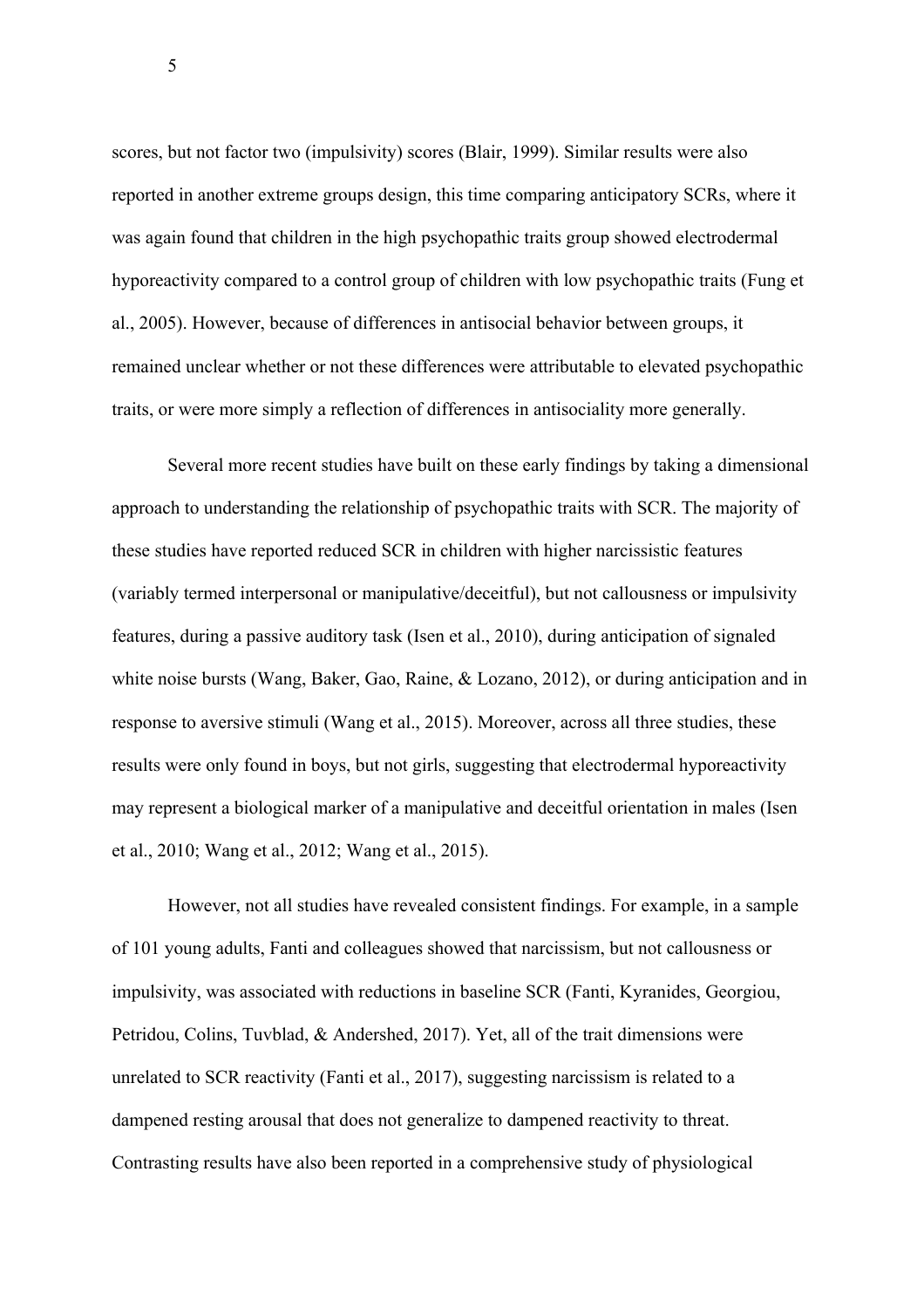reactivity in 56 juvenile male offenders, ages 13 to 18 years old, recruited from a juvenile court and detention facility (MacDougall, Salekin, & Gillen, 2019). In this study, narcissism was associated with heightened unsignaled anticipatory SCR, while callousness was associated with smaller unsignaled anticipatory SCR (MacDougall et al., 2019). Neither of these trait dimensions were associated with signaled anticipatory responses, nor signaled or unsignaled reactivity (MacDougall et al., 2019); further, there were no significant relations of daring-impulsive or antisocial psychopathic traits with SCR. Thus, taken together with earlier findings, the pattern of associations between psychopathy dimensions with autonomic reactivity remains relatively unclear.

The studies summarized above varied in terms of assessment of psychopathic traits, with most studies employing measurement tools with a two-factor solution. Although these results are revealing about the relationship of psychopathic with the functioning of the ANS, it is now widely accepted that child psychopathy is composed of three trait dimensions, namely narcissism, callousness, and impulsivity (Frick & Hare, 2001). Further, these studies varied in terms of the measurement of SCR, reporting on anticipatory SCR and event related SCR to a variety of aversive stimuli.

A further dimension that could affect SCRs to threatening stimuli is trait anxiety. Although the relationship of psychopathy with trait anxiety has been shown to vary across different psychopathy trait dimensions (Blonigen et al., 2010), it is notable that psychopathic traits in adolescent males and females co-occur with anxiety at a higher rate than expected (Kubak & Salekin, 2009). Of importance, fear and anxiety are distinguishable at a conceptual and neurobiological level (Sylvers, Lilienfeld, & LaPrairie, 2011), and it is theoretically plausible that they could show opposing relations with a particular psychopathy trait dimension (Gillespie, Mitchell, Satherley, Beech, & Rotshtein, 2015). Thus, it is important to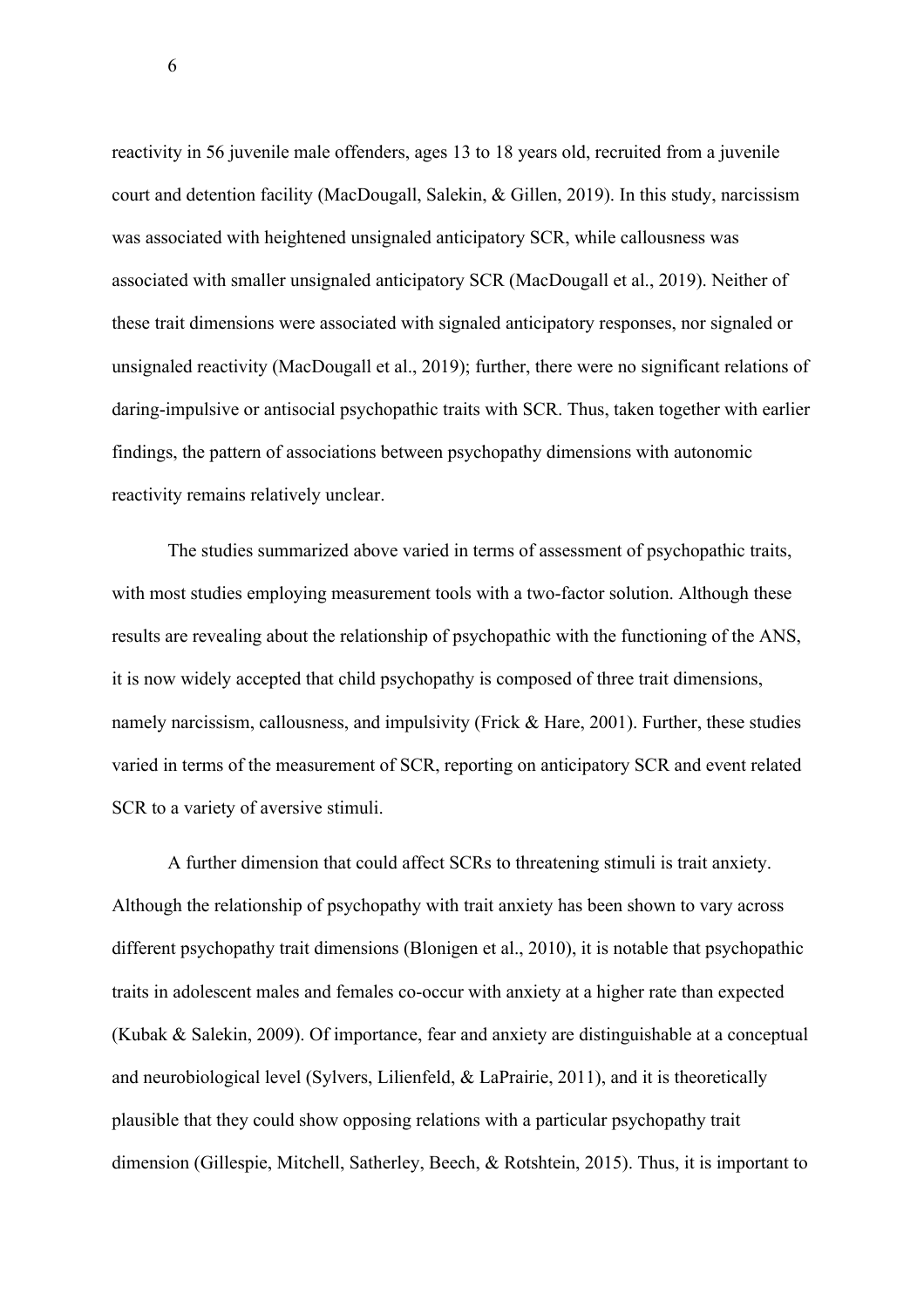consider not only the differential relationships of fear and anxiety with psychopathy dimensions, but also whether or not fear and anxiety interact in their relation to psychopathic traits.

### **Current study**

In this study, we examined whether fear and anxiety act in concert or reciprocally to explain variance in narcissism, callousness, and impulsive psychopathic traits in adolescence. We examined SCR to the discrete event of a rollercoaster drop using virtual reality (VR) in a sample of youths enrolled in a non-mainstream school designated for children with challenging emotional and behavioral difficulties. The rollercoaster drop was used to provide a sudden and fear-inducing event while SCR was used to measure changes in autonomic arousal that were in close temporal proximity to the event. Event-related SCR (which indexes phasic activation) to a discrete threat has been found to be more useful in designating youths with conduct problems than tonic levels of ANS functioning (Fanti et al., 2019). We used the teacher-reported Antisocial Process Screening Device (Frick & Hare, 2001) to examine the psychopathy-linked factors of narcissism, callousness, and impulsivity, and we examined their association with SCR (fear response) and self-reported anxiety. Based on theory and research, we hypothesized that a 'double-dose' of low SCR and low anxiety to the fearinducing event would be associated with the highest levels of psychopathy. We expected this relationship to be present for both psychopathy-linked narcissism and callousness, but not impulsivity. Indeed, we predicted that higher impulsivity may even be associated with greater SCR to the fear-inducing event and heightened anxiety, consistent with earlier work showing that callousness and impulsivity often show opposing relations with ANS reactivity to threatening stimuli (Benning, Patrick, & Iacono, 2005; Fanti et al., 2017; Fanti, Panayiotou,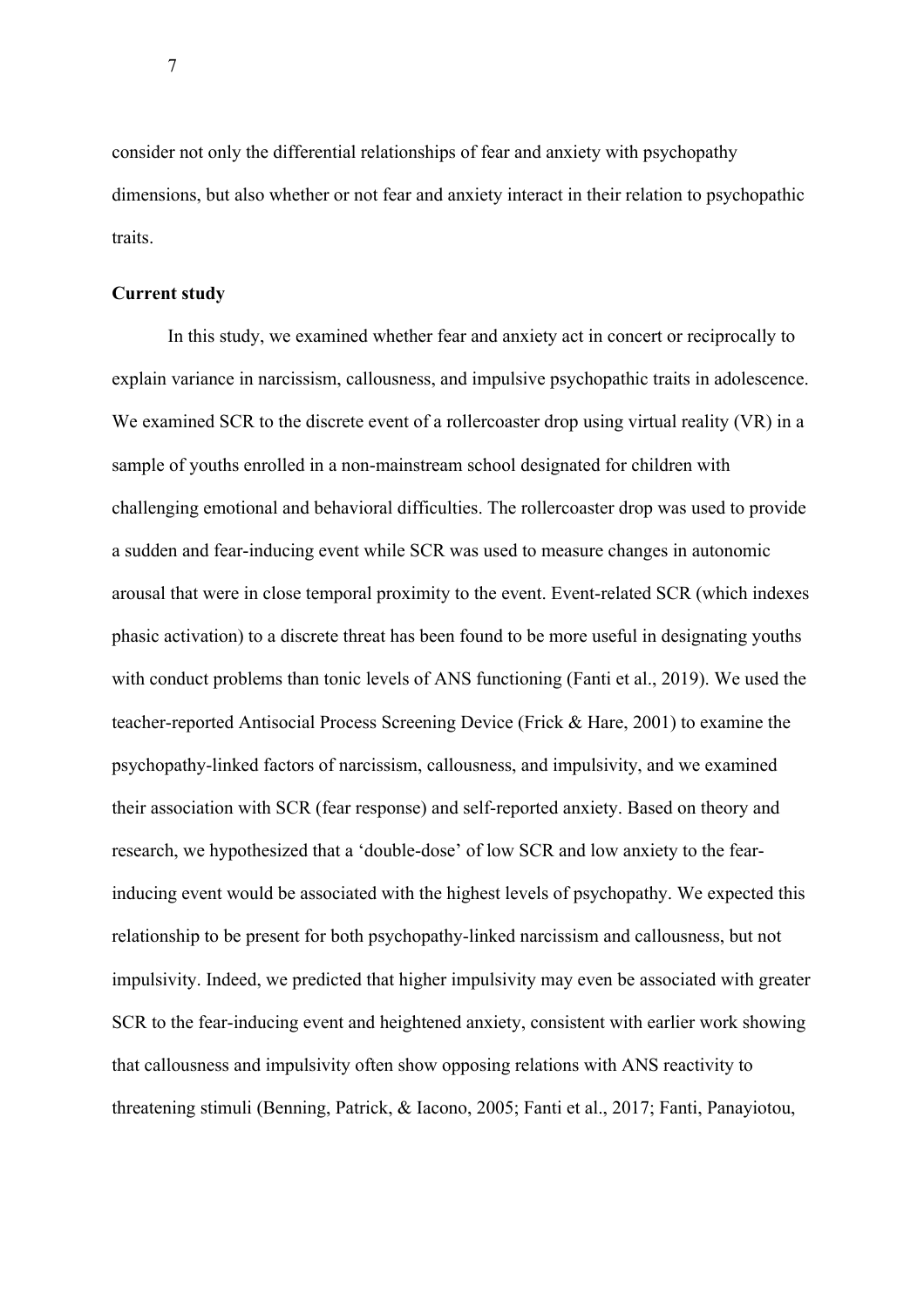Kyranides, & Avraamides, 2016; Fowles & Dindo, 2006), and that disinhibition is associated with heightened anxiety (Derefinko, 2015).

#### **Method**

## **Participants**

Seventy-five adolescents were recruited from social, emotional and behavioral difficulty (EBD) schools. These are non-mainstream schools where there are smaller classes to allow teachers and behavior management specialists to deal with emotional and behavior challenges. Participants were predominantly male  $(n = 61)$ , White British (96%), and aged between 11 and 16 ( $M = 14.0$ ,  $SD = 1.4$ ). Based on school records, 23% had lived in care, 34% had a history of abuse, 52% had a diagnosis of Attention Deficit Hyperactivity Disorder (ADHD), 5% had an Autism Spectrum Disorder (ASD), 5% had a diagnosis of depression and a history of self-harm, and 2% had Reactive Attachment Disorder. Participants' legal caregivers gave consent for the young person to take part, and the participant assented to be involved in the study.

## **Procedure**

Ethical approval was given by the psychology subcommittee of the Faculty of Science at the University of Durham. Four schools in the North East of England were included in the recruitment process. Each school varied on recruitment success rate (71%, 87%, 60%, 42%). Information sheets and consent forms were sent home to caregivers, and only those children who had returned a signed consent form were able to participate in the study. The experiment took place in a quiet room within each school. Electrodes were placed on participants skin at the start of the testing session, following the provision of consent. Self-report questionnaires were completed by the participant prior to the experiment to accommodate a stabilization period for the electrodes. Participants completed a 3-minute rest period where they were asked to sit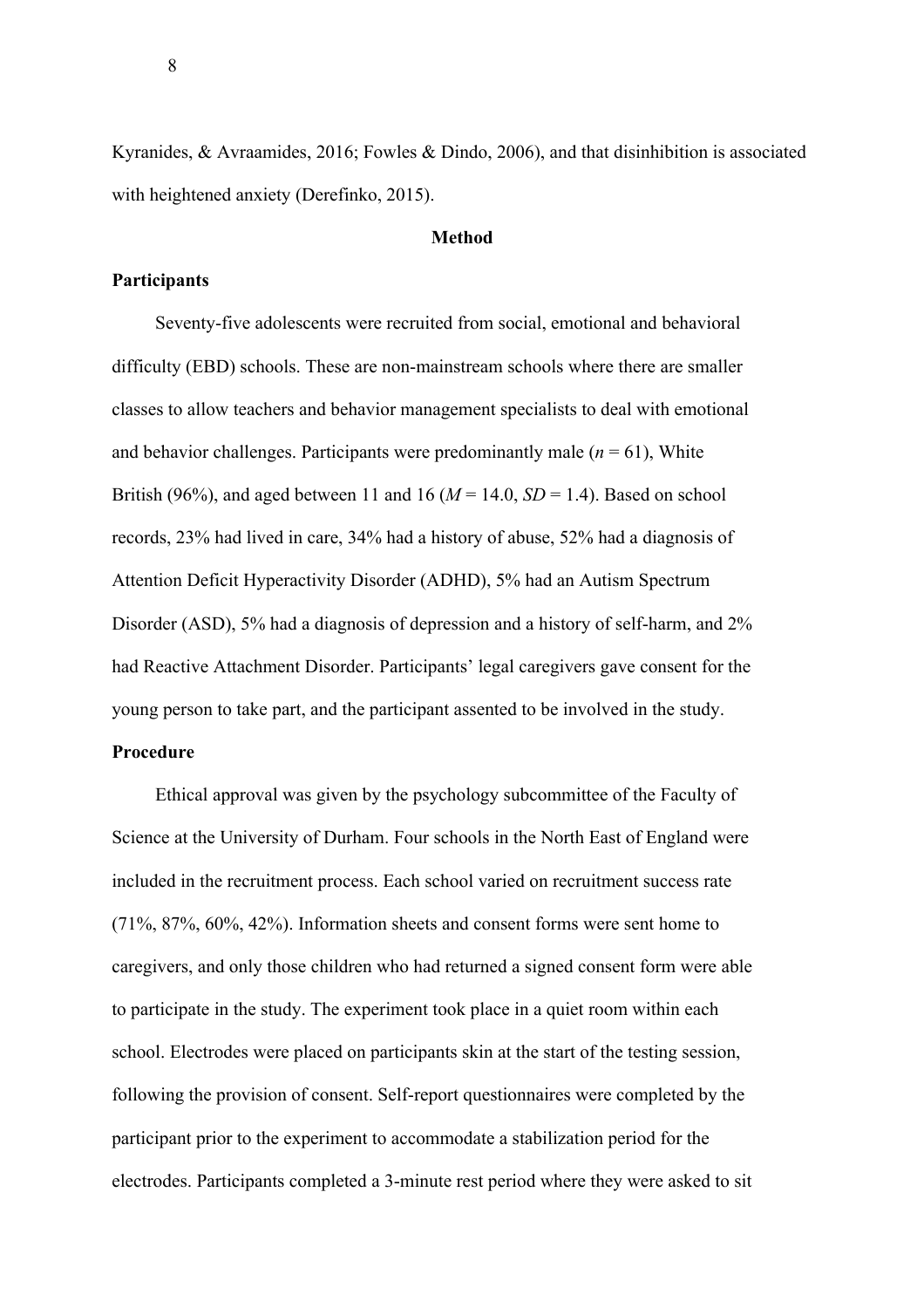still and try to relax. The VR headset was then placed on the participant's head, at which point the child was asked to describe the VR surroundings. This allowed the participant to become familiar with the surroundings (e.g., sitting on a roller coaster) and provided confirmation that the participant could see the display. The roller coaster lasted for 90 seconds. Next, participants were introduced to a control resting condition, which was a sunny garden set in Tuscany, Italy. Participants were asked to sit still and relax for 3 minutes. Participants wore headphones during the roller coaster and control condition. All participants received a chocolate bar for completing the study. The form tutor (home-room teacher) for each participant was asked to complete the measure of psychopathic traits. Form tutors typically have the most contact with their tutees and would receive behavior reports from other staff. We considered that these tutors were therefore best placed to provide a reliable assessment.

**Skin conductance response.** In order to measure skin conductance, two Ag-AgCl electrodermal conductance electrodes were attached to the two middle phalanges of the nondominant hand. Isotonic gel was applied prior to the Velcro adhesive collars being secured. Data were recorded using Biopac MP150 with BioNomadix module transmitter (MP150- BIOPAC Systems Inc., Goleta, CA), and sampled at 500 Hz. Data were reduced to 250 Hz and analyzed offline, using Biopac's Acknowledge 4.3 software. Skin conductance was recorded using a low-pass filter of 1 Hz and a gain of 5  $\mu$ S/V. The waveform was smoothed at 1000 samples. SCR was calculated by examining the peak change in skin conductance (0.05µs or greater) within a latency window of 1 to 4 seconds, measured from reaching the height of the drop in the roller coaster. Only one value was below 0.05  $\mu$ s and this was scored as zero. All other values ranged from .05 (one participant) to 1.88, suggesting that almost all participants responded to the roller coaster drop. Figure 1 illustrates the timing of responses that were coded. We measured event-related SCR, since it allows for measuring discrete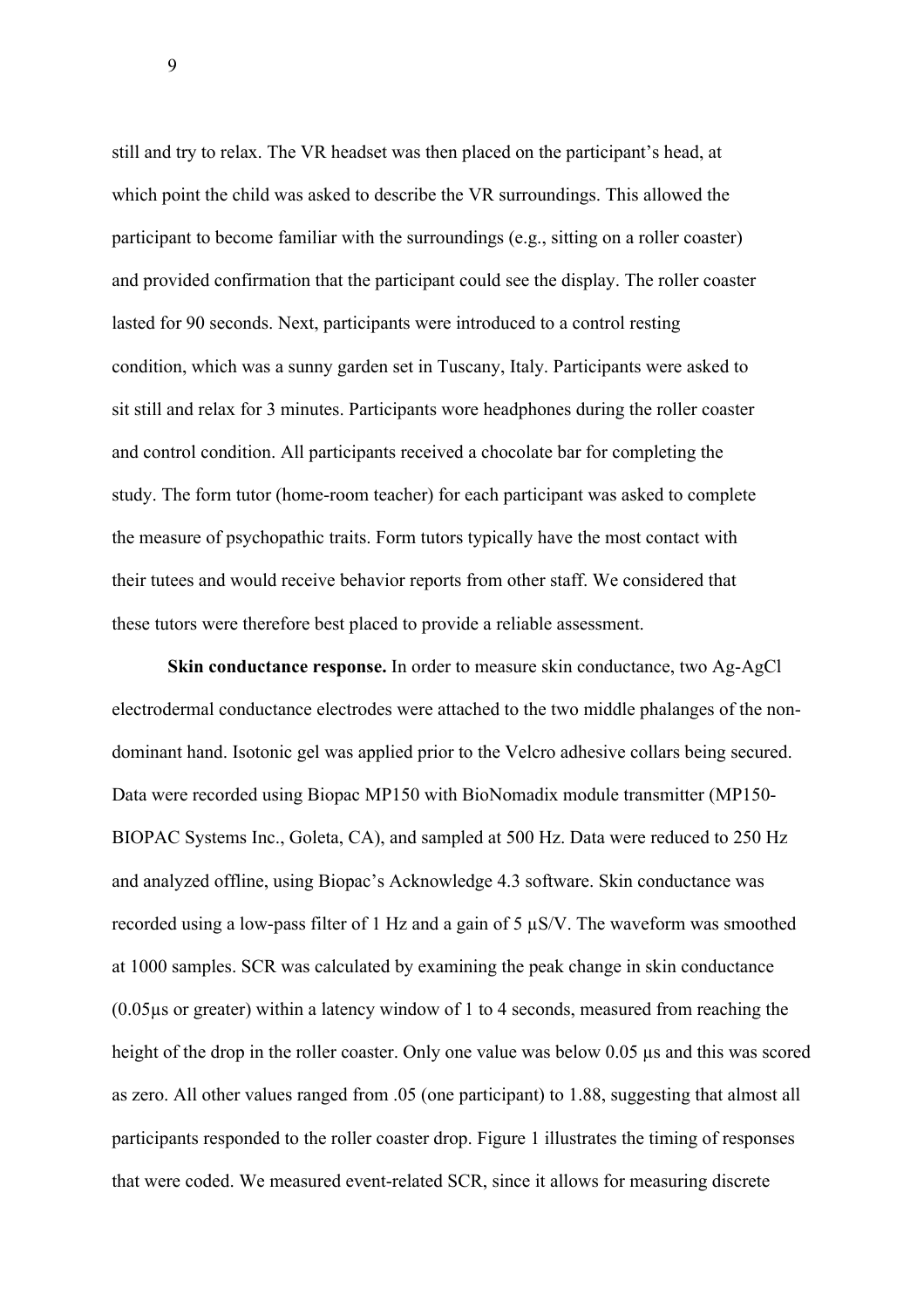responses following a fearful event.





**Figure 1.** Timeline for event-related analysis of skin conductance. Note *a* is onset of event (top of rollercoaster when drop height is revealed; *b* marks the 1-4 second time window when any increase (over .05 microsiemens) in skin conductance was taken as the onset (*d*) of an event-related SCR; *c* was taken as the amplitude of the event-related SCR

**Fear-Induction.** To safely measure emotional and physiological reactivity to a fear inducing event, participants experienced a 90 second VR roller coaster. A roller coaster was selected as it is age and ethically appropriate to administer to children and adolescents for inducing a fearful response. Furthermore, in support of a roller coaster being a marker for fear (or fearlessness), the most widely used self-report measures often include roller coaster items (see the Fear Survey Schedule and the Situated Fear Questionnaire; Arrindell, Emmelkamp, & Jan, 1984). The VR headset, the Oculus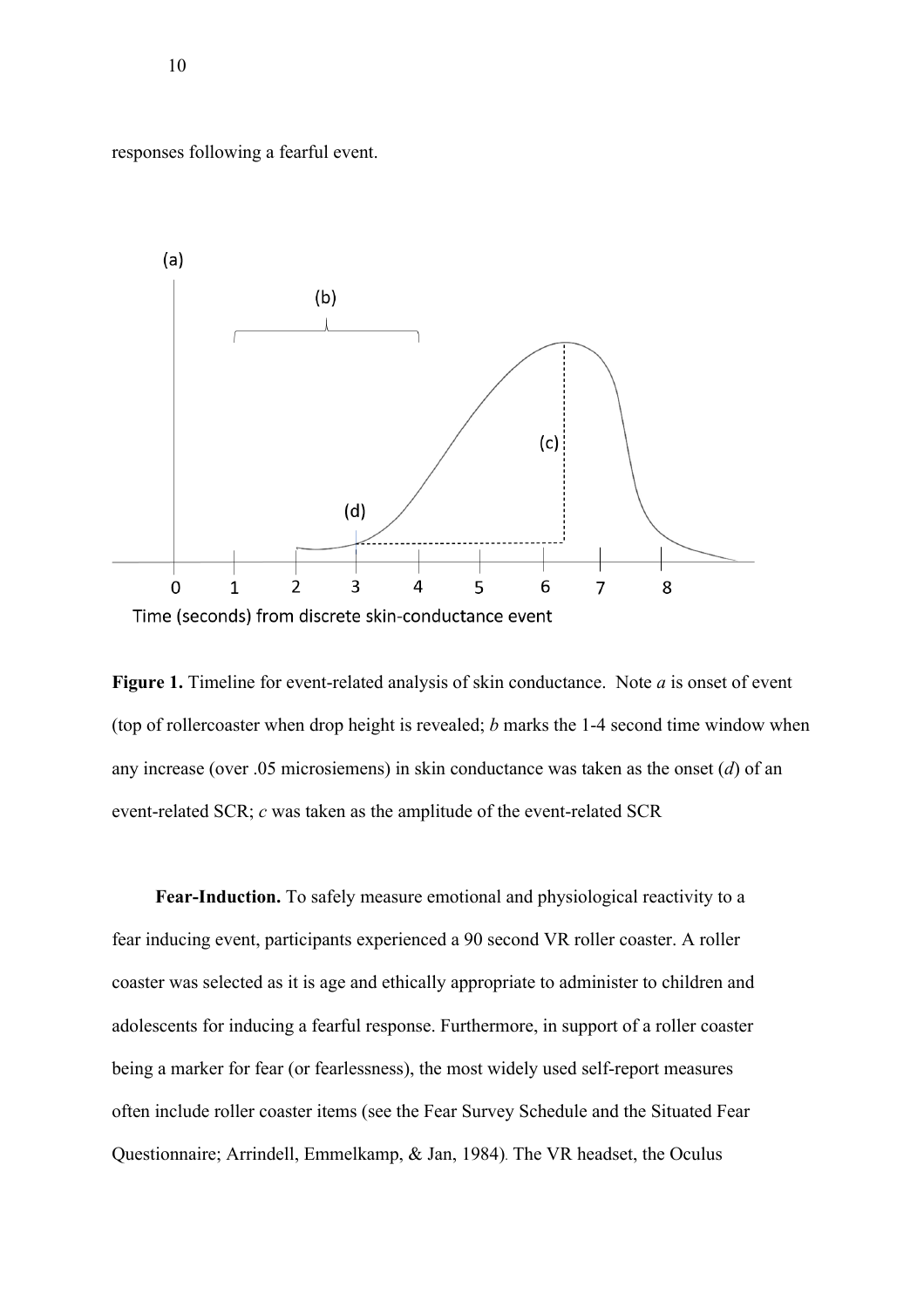Rift, has an 18 cm 3D screen (allowing for 100 degrees of direct view) with low latency 360-degree head tracking capabilities. The headset is comfortable and lightweight, which makes the headset suitable for ages 7 years and up. Participants wore noise cancelling headphones while they were wearing the headset. The roller coaster video (RiftCoaster; Oculus, 2013) lasted for 90 seconds, with steep drops, tunnels, turns, and jumps. We examined SCR to the first drop.

**Psychopathic traits.** The Antisocial Process Screening Device (APSD; Frick & Hare, 2001) was completed by the child's teacher/form-tutor to measure psychopathic traits. The APSD is a self-report derivative of the Psychopathy Checklist-Revised (Hare, 2003), used to measure psychopathic traits in children and adolescents, from both forensic and community populations. The APSD consists of 20-items, with each item rated on a Likert scale from 0 *(Not at all true*) to 2 *(Definitely true)*. The APSD includes three subscales, with seven items measuring narcissism (e.g., "uses or "cons" other people to get what s/he wants"), six items measuring callousness (e.g., "does not show feelings or emotions"), and five items measuring impulsivity (e.g., "Engages in risky or dangerous activities"), and. The callousness scale includes five items that were reverse coded (e.g., "Is concerned about the feelings of others"). In the present sample, the Cronbach's alpha coefficient for the APSD total score (0.88), and the three dimensions (narcissism =  $0.84$ ; callousness =  $0.62$ ; impulsivity =  $0.75$ ) suggests adequate reliability that is consistent with prior research. The callousness subscale showed the lowest reliability out of the three subscales, which has previously been shown across selfand parent-reports (Essau, Sasagawa, & Frick, 2006; Muñoz & Frick, 2007).

**Anxiety.** The Behavior Assessment Scale for Children, 2nd edition (BASC-2; Reynolds & Kamphaus, 2004) was used to measure anxiety. The BASC-2 is a standardized and norm-referenced self-report rating scale that is widely used among clinicians and researchers. The BASC-2 measures emotional and behavioral functioning and self-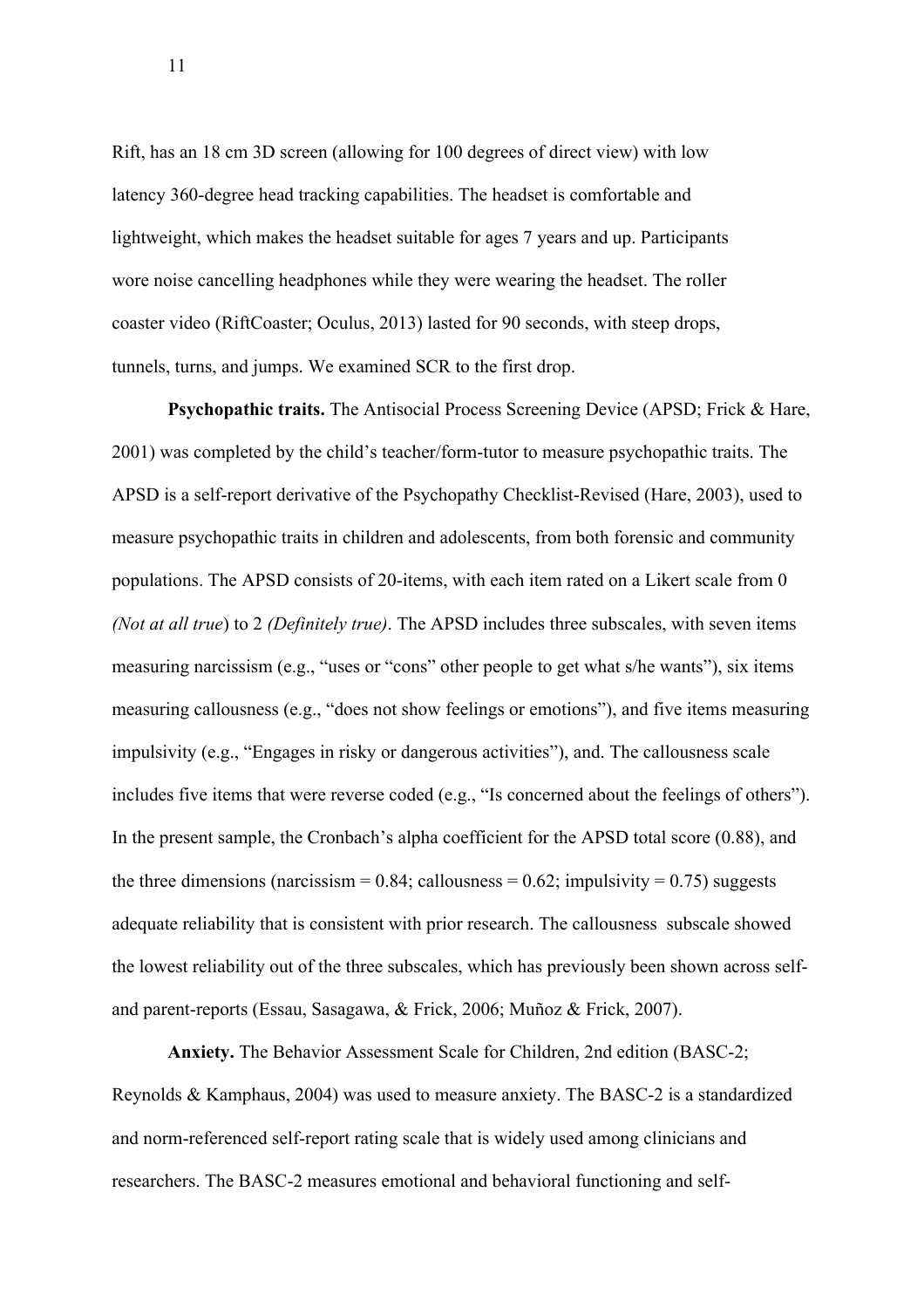perceptions held by children and adolescents. There is robust support for the reliability and validity of the BASC-2 in adolescent samples (Frick, Barry, & Kamphaus, 2010). The selfreport scale takes 20 minutes to complete, and captures levels of, anxiety, attention problems, attitudes to school/teachers, atypicality, depression, hyperactivity, interpersonal relations, locus of control, relations with parents, self-esteem, self-reliance, sense of inadequacy, and social stress (Reynolds & Kamphaus, 2004). Standardized *t*-scores only for anxiety were used in the present study.

**Experience of VR.** We asked participants whether they had ever been on a roller coaster. Thirteen of the 75 adolescents who took part had never been on a roller coaster. Participants were also asked to respond to the following questions using a five-point Likert scale: "Did you enjoy the roller coaster? How much did your experience in the virtual world seem like your real-world experience? How much were you totally involved/absorbed in what was going on?". The average response values were 2.9, 2.3, and 2.6 respectively. The median was 3 (quite a lot) for enjoyment, 2 (a bit) for matching reality, and 3 (quite a lot) for absorption.

### **Data Analysis Plan**

Descriptive statistics and correlations were conducted using jamovi 1.1.9.0 (The jamovi project, 2019) to examine the zero-order bivariate associations among the main study variables. Regression analyses were conducted in Mplus 7.3 (Muthén & Muthén, 2012) using manifest variables with fully saturated models. We used nested models to account for the hierarchical nature of the regressions. Because full-information maximum-likelihood models with robust standard errors were used, Satorra-Bentler scaled chi-square difference test for MLR (Asparouhov & Muthén, 2010) were used to understand differences between the steps of the regression. Regression analyses were also supported by the additional R modules *car*  (Fox, Weisberg, 2018) and *emmeans* (Lenth, 2018) in jamovi 1.1.9.0 (The jamovi project,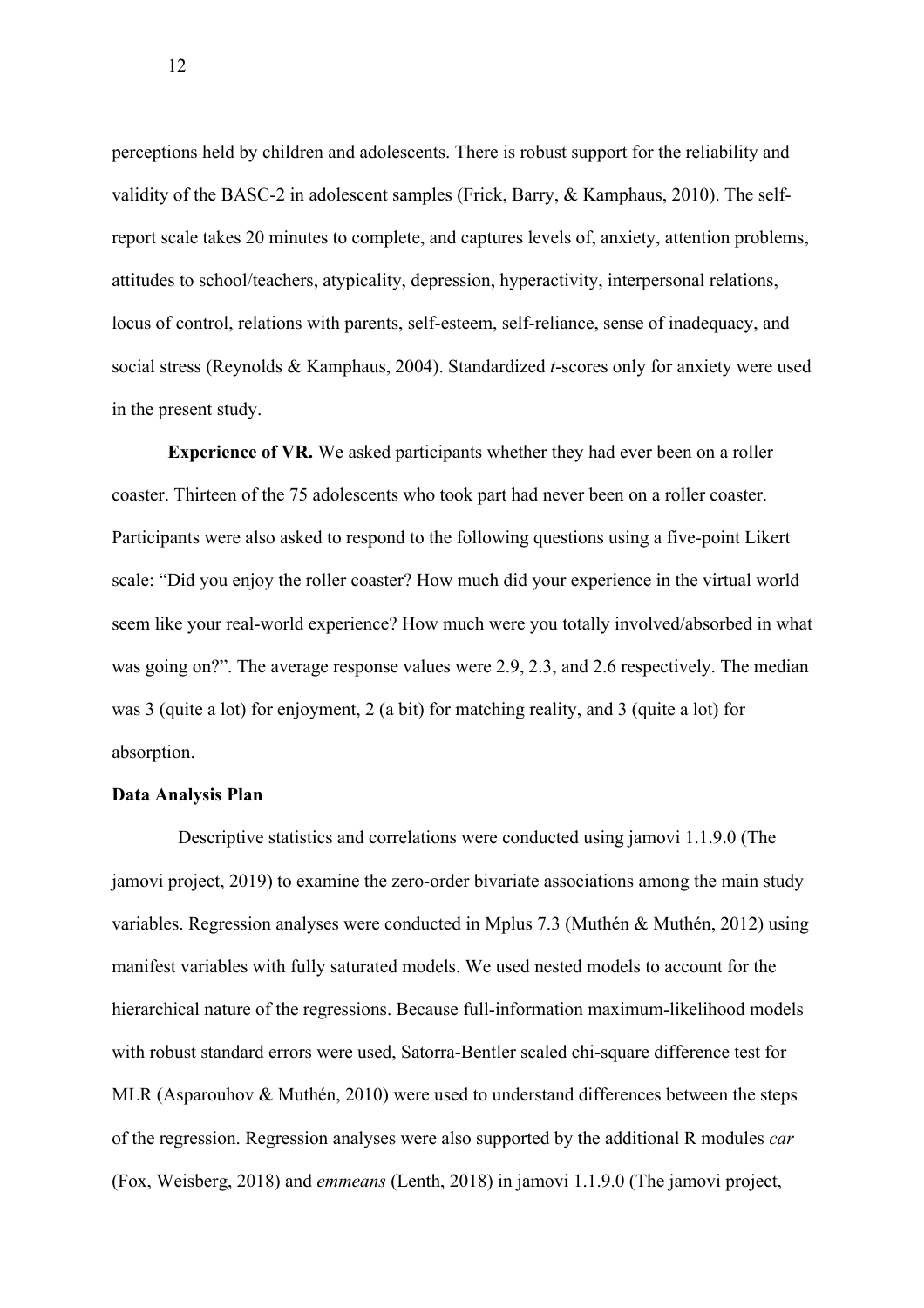2019), which has a core language in R (RCore Team, 2018). These were used to conduct post-hoc tests of the moderation of SCR. Two participants refused to complete the roller coaster, so they were not included in the regression analyses. Additionally, only 59 participants completed the self-report anxiety measure. Thus, regression analyses that included anxiety were based on this sub-sample of participants.

To test whether there was an interaction between anxiety and SCR to the roller coaster drop in predicting psychopathic traits, we ran a hierarchical regression with narcissism, callousness, and impulsivity trait scores as dependent variables in the model. The presence of a significant interaction would suggest that the anxiety-psychopathy association was moderated by SCR. Because 32% of the sample were taking medication, and this can influence cardiovascular psychophysiological measures (e.g., Ritalin), current medication use was controlled for in the analyses. Step 1 of the regression model regressed the three psychopathy subscales on medication, anxiety, and SCR. The covariation among the psychopathy subscales was modeled as part of the regression to control for the covariance among narcissism, callousness, and impulsivity. Step 2 included the multiplicative term of anxiety \* SCR to the drop as a statistical predictor. Following a significant Satorra-Bentler chi-square difference test, we conducted post-hoc testing of the significant moderation effect in jamovi. This was done by solving the regression equation by inserting values of SCR that were one standard deviation below the mean, at the mean, and one standard deviation above the mean (see Holmbeck, 2002). The simple slopes were calculated and plotted using the *medmod* package for R within jamovi. Bootstrapped standard errors were calculated with 10,000 samples.

## **Results**

Table 1 shows the descriptive statistics. SCR to the drop was positively skewed  $(Z =$ 5.13). After performing a square root transformation, skewness was reduced to .595 (*SE* =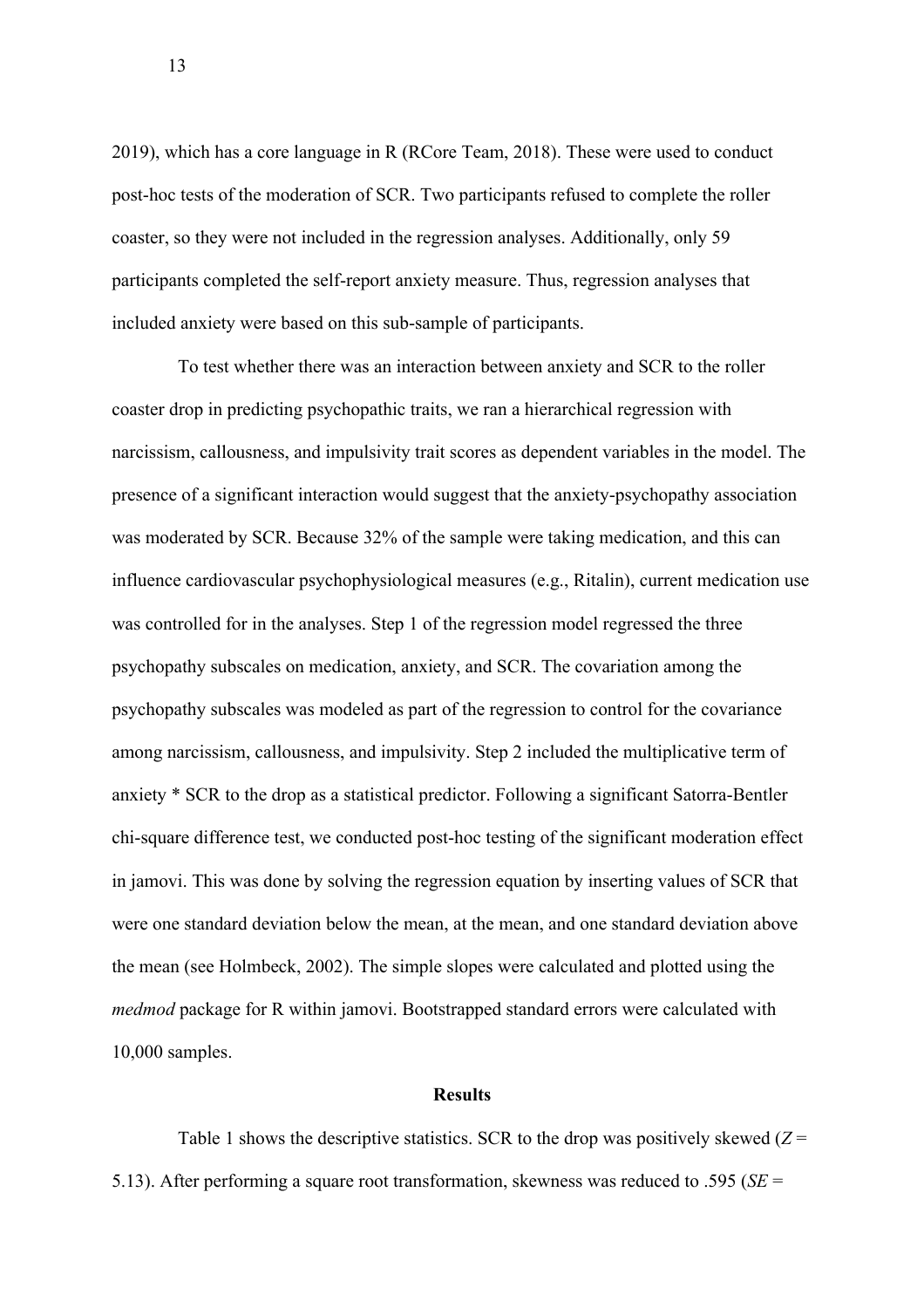.281). Examination of violin plots and boxplots revealed that the variable approximated a normal distribution with no outliers. Means and standard deviations are shown in Table 1 and SCR mean and standard deviation are given for the non-transformed variable to aid comparison with other studies.

Correlations noted in Table 1 showed that, although not significant, greater SCR to the drop was associated with higher levels of narcissism and lower levels of callousness. Narcissism was positively and significantly associated with child-reported anxiety, but the positive association between impulsivity and anxiety did not reach significance; nor did the negative association between callousness and anxiety. There was a small positive association between SCR and anxiety, but it was not significant. Of importance, there were no significant associations between SCR and reports of enjoyment of the roller coaster experience (*r*=.18,  $p=156$ ), VR matching reality ( $r=19$ ,  $p=140$ ), or absorption in the VR experience ( $r=03$ ,  $p=0.817$ ). This suggests that the SCR to the drop was not influenced by positive affect or any variation in participants' perceptions of the roller coaster as matching reality. Teacher reports indicated that boys showed higher levels of callousness, but because of the low number of girls recruited to this study we did not control for gender.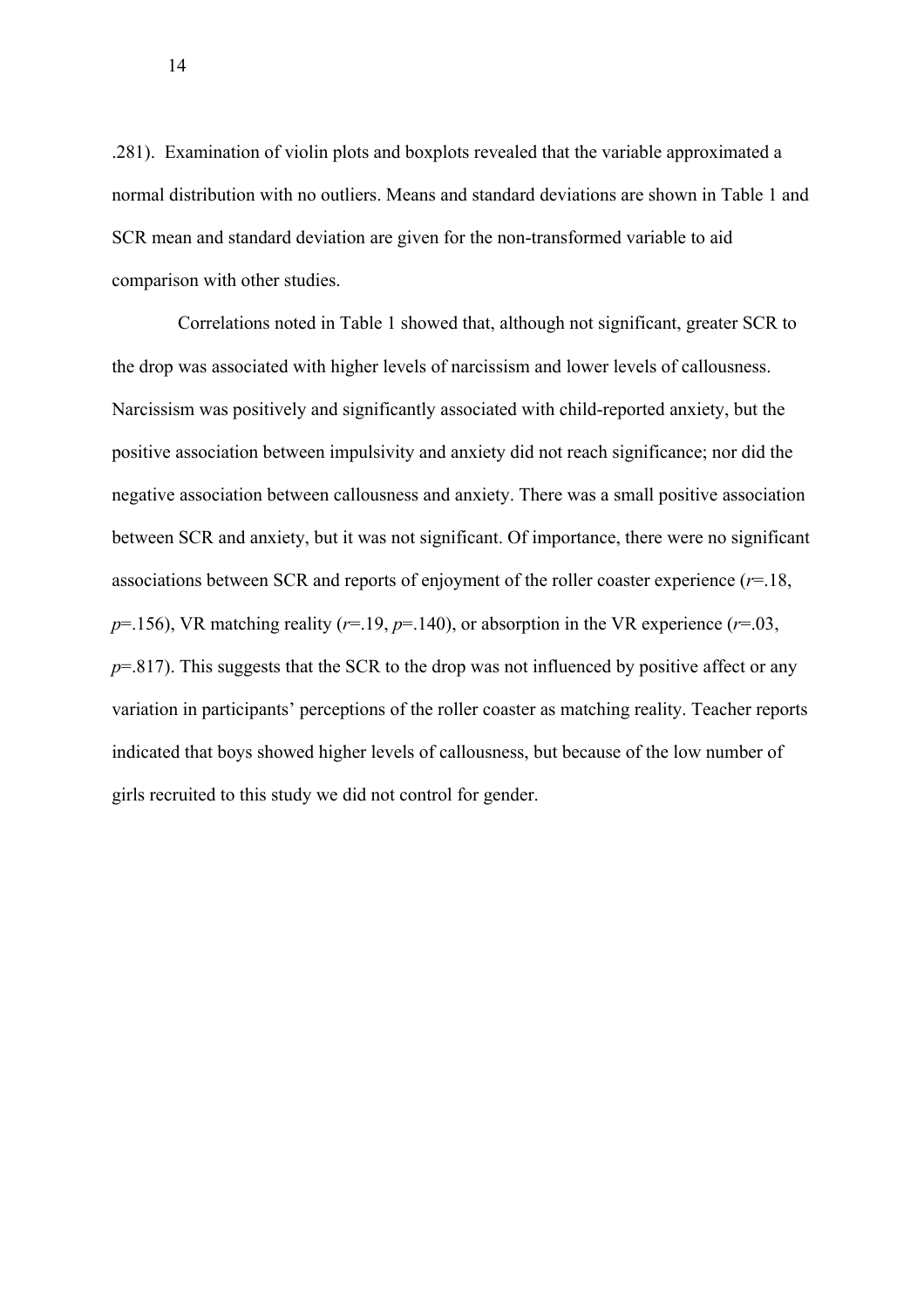|                             | 1       | $\overline{2}$ | $\mathbf{3}$ | $\overline{\mathbf{4}}$ |               | $\overline{5}$ | 6     | 7               |
|-----------------------------|---------|----------------|--------------|-------------------------|---------------|----------------|-------|-----------------|
| 1. SCR to drop              |         |                |              |                         |               |                |       |                 |
| 2. APSD total               | $-0.02$ |                |              |                         |               |                |       |                 |
| 3. APSD NAR                 | 0.12    | 0.89           | $***$        |                         |               |                |       |                 |
| 4. APSD CU                  | $-0.13$ | 0.64           | ***<br>0.37  | $***$                   |               |                |       |                 |
| 5. APSD IMP                 | $-0.01$ | 0.82           | ***<br>0.65  | ***                     | 0.32<br>$***$ |                |       |                 |
| 6. Anxiety                  | 0.13    | 0.18           | $0.27$ *     |                         | $-0.06$       | 0.19           |       |                 |
| 7. Gender<br>$(1 = female)$ | $-0.02$ | $-0.04$        | 0.03         |                         | $-0.25$ *     | 0.001          | 0.22  |                 |
| Mean                        | 0.46    | 20.90          | 6.78         |                         | 5.84          | 6.58           | 53.50 | $Male =$<br>84% |
| <b>SD</b>                   | 0.41    | 7.82           | 3.76         |                         | 2.27          | 2.39           | 11.60 |                 |

Table 1. Descriptive statistics and zero-order correlations for main study variables.

Note: APSD = Antisocial Process Screening Device (Frick & Hare, 2001); NAR = narcissism; CU = callous-unemotional; IMP = impulsivity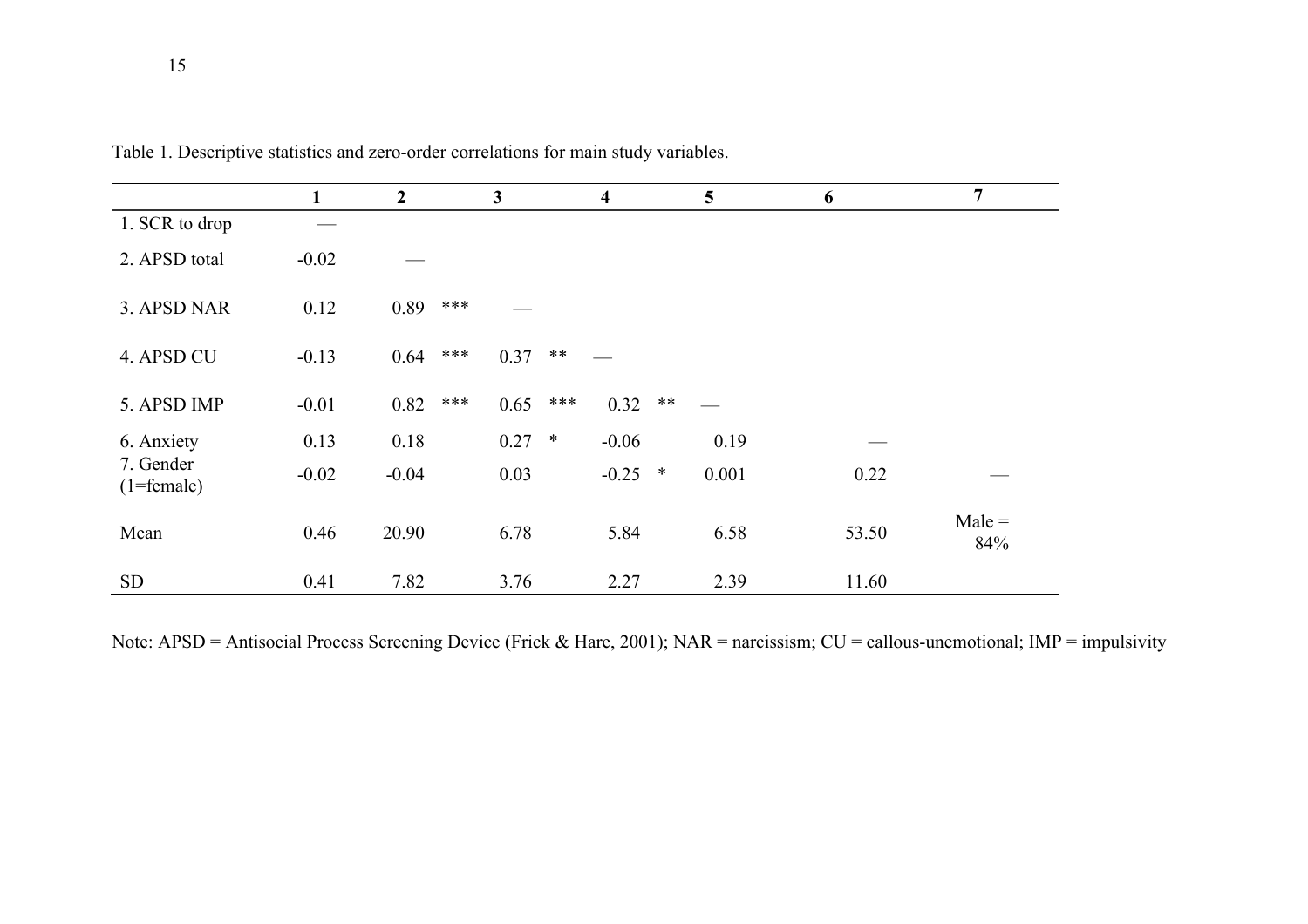## **Are there significant associations of psychopathy subscales with SCR and anxiety and their interaction?**

The results of regression models including SCR to the drop, anxiety and their interaction as predictors of psychopathic traits are summarized in Table 2. These included unstandardized beta estimates, standard errors, and 95% confidence intervals. None of the regression estimates were significant for Step 1, which included medication, anxiety and SCR. When comparing the two models (the nested model without the interaction and the model with the interaction), there was a significant change in the model fit (Satorra-Bentler chi-square difference test for  $-2LL = 9.62$ , df=3,  $p<0.025$ ). Figures 2, 3, and 4 show the interaction plots for all psychopathy subscales of narcissism, callousness, and impulsivity, respectively. Only the beta value for the interaction predicting callousness was significant, and there was a 10% increase in R-square from Step 1 to 2. Indeed, in examining the interaction plot of narcissism, all plot lines show a positive slope, suggesting that SCR does not moderate the association between anxiety and narcissism. Post-hoc testing of the simple slopes predicting callousness showed that the simple slope of anxiety statistically predicting levels of callousness was significant at low levels  $(-1SD)$  of SCR (estimate = -0.07, SE = 0.03,  $95\%CI = -0.12$ ,  $-0.004$ ,  $Z = -2.27$ ,  $p = .023$ ), but not at the mean of SCR (estimate = 0.001,  $SE = 0.03$ ,  $95\%CI = -0.05$ ,  $0.05$ ,  $Z = 0.03$ ,  $p = .973$ ), or at high levels (+1SD) of SCR (estimate = 0.07, SE = 0.04,  $95\%CI = -0.01$ , 0.15,  $Z = 1.72$ ,  $p = .085$ ). A double-dose of low SCR to the drop (indicative of low fear) and low anxiety was associated with the highest levels of callousness.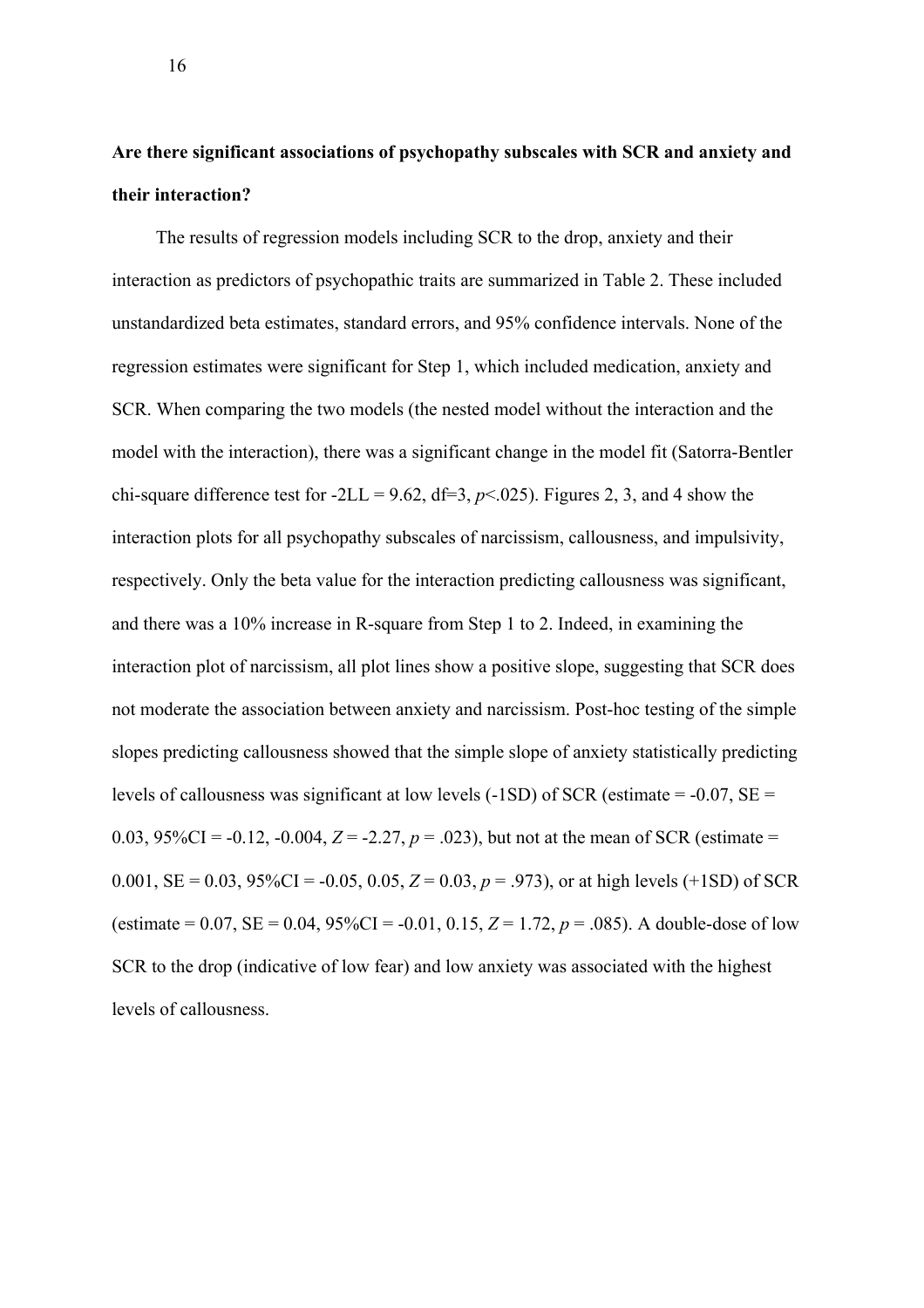|                      | <b>APSD NAR</b> |                 |      |           | <b>APSD CU</b>      |      | <b>APSD IMP</b> |                    |      |
|----------------------|-----------------|-----------------|------|-----------|---------------------|------|-----------------|--------------------|------|
| Step 1               | beta            | 95%CI           | SE   | beta      | 95%CI               | SE   | beta            | 95%CI              | SE   |
| Anxiety              | 0.08            | $-0.01, 0.17$   | 0.05 | $-0.01$   | $-0.06, 0.04$       | 0.03 | 0.04            | $-0.03,$<br>0.10   | 0.03 |
| Meds:                |                 |                 |      |           |                     |      |                 |                    |      |
| $Yes - No$           | $-0.86$         | $-2.67, 0.95$   | 0.92 | $-0.65$   | $-1.80, 0.51$       | 0.59 | $-0.18$         | $-0.43,$<br>1.07   | 0.64 |
| <b>SCR</b> Drop      | 1.66            | $-2.31, 5.62$   | 2.02 | $-1.29$   | $-3.79, 1.21$       | 1.27 | 0.61            | $-1.44,$<br>2.66   | 1.05 |
| Step 2               |                 |                 |      |           |                     |      |                 |                    |      |
| Anxiety              | $-.001$         | $-0.20, 0.20$   | 0.10 | $-0.15*$  | $-0.25, -$<br>0.05  | 0.05 | 0.03            | $-0.11,$<br>0.16   | 0.07 |
| Meds:                |                 |                 |      |           |                     |      |                 |                    |      |
| $Yes - No$           | $-0.72$         | $-2.57, 1.12$   | 0.95 | $-0.41$   | $-1.59, 0.77$       | 0.60 | $-0.16$         | $-1.43,$<br>1.10   | 0.65 |
| <b>SCR</b> Drop      | $-5.94$         | $-22.39, 10.50$ | 8.39 | $-15.00*$ | $-24.43, -$<br>5.56 | 4.81 | $-0.41$         | $-11.38,$<br>10.55 | 5.60 |
| <b>SCR X Anxiety</b> | 0.14            | $-0.16, 0.43$   | 0.15 | $0.25*$   | 0.09, 0.41          | 0.08 | 0.02            | $-0.17,$<br>0.21   | 0.10 |
| Step 1 $R^2$         |                 | .10             |      |           | .04                 |      |                 | .04                |      |
| Step 2 $R^2$         |                 | .12             |      |           | .14                 |      |                 | .04                |      |

Table 2. Hierarchical regressions regressing psychopathy subscales on levels of anxiety and fear (SCR to the roller coaster drop) and their interaction, while controlling for medication use.

Note: \* p < .05; APSD= Antisocial Process Screening Device; NAR= narcissism; CU = callous-unemotional traits; IMP = impulsivity; SCR= skin conductance response.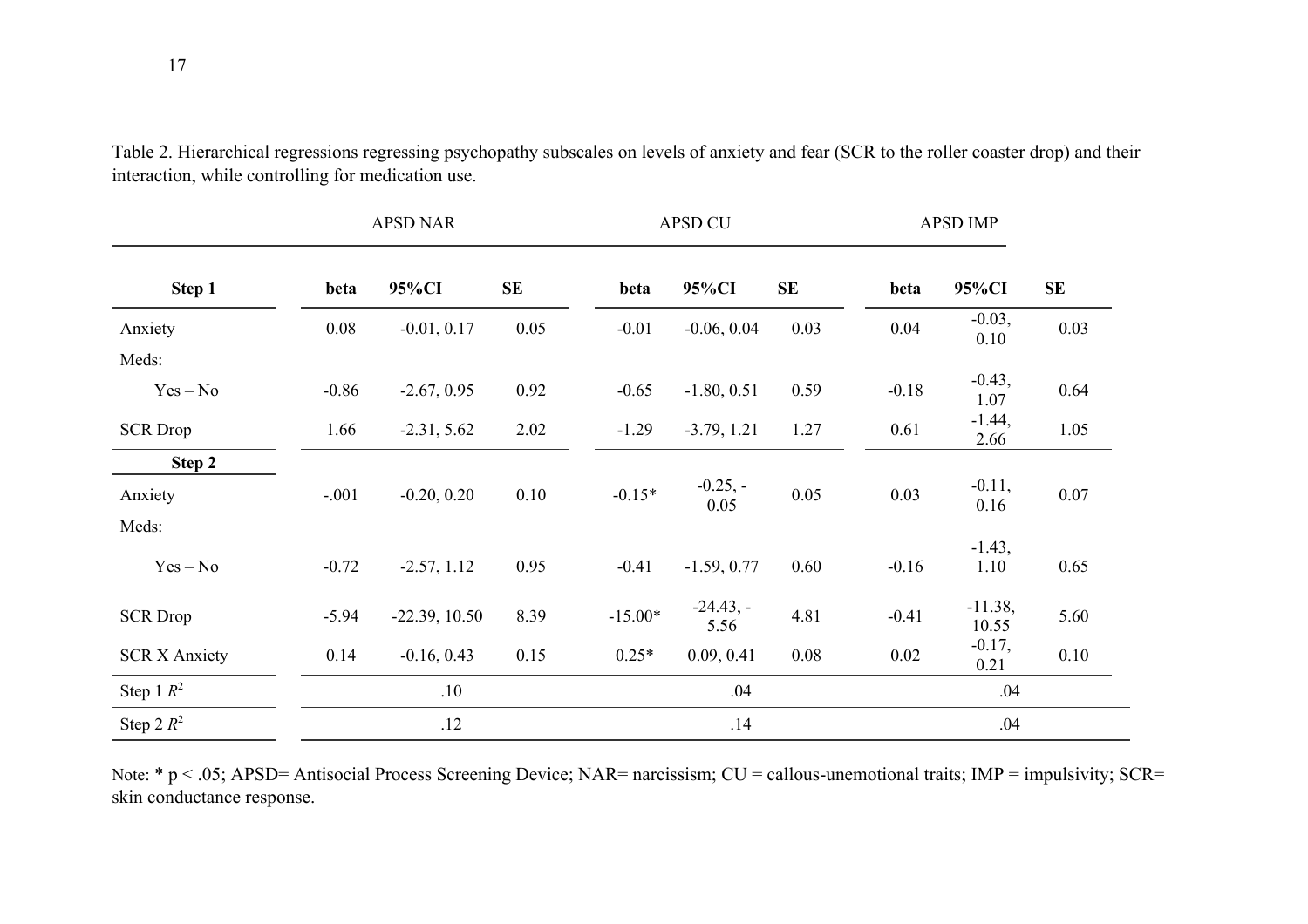

Figure 2. Plot showing the moderating effect of fear (SCR to drop) on the association between anxiety and narcissism (APSD NAR).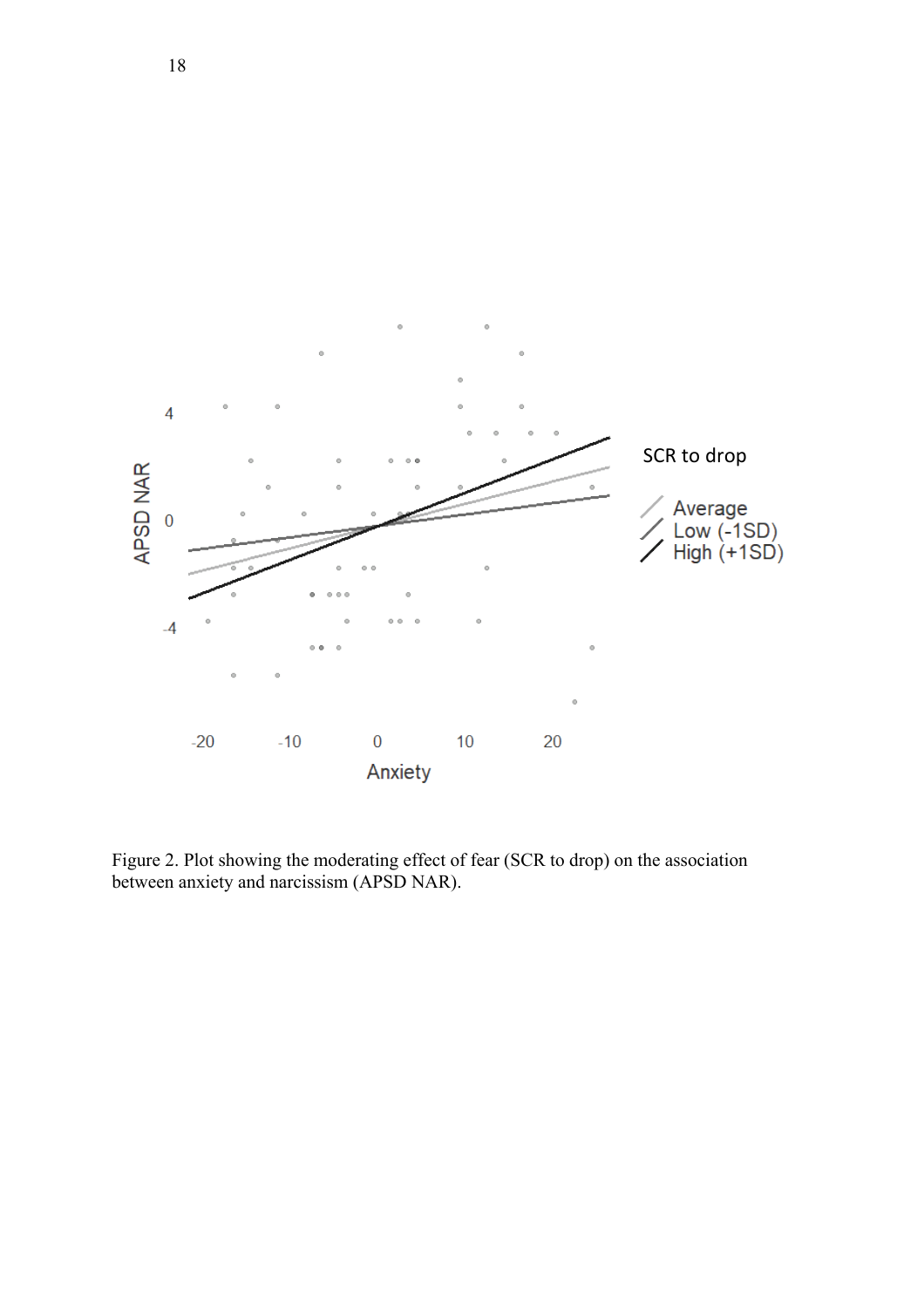

Figure 3. Plot showing the moderating effect of fear (SCR to drop) on the association between anxiety and CU traits (APSD CU).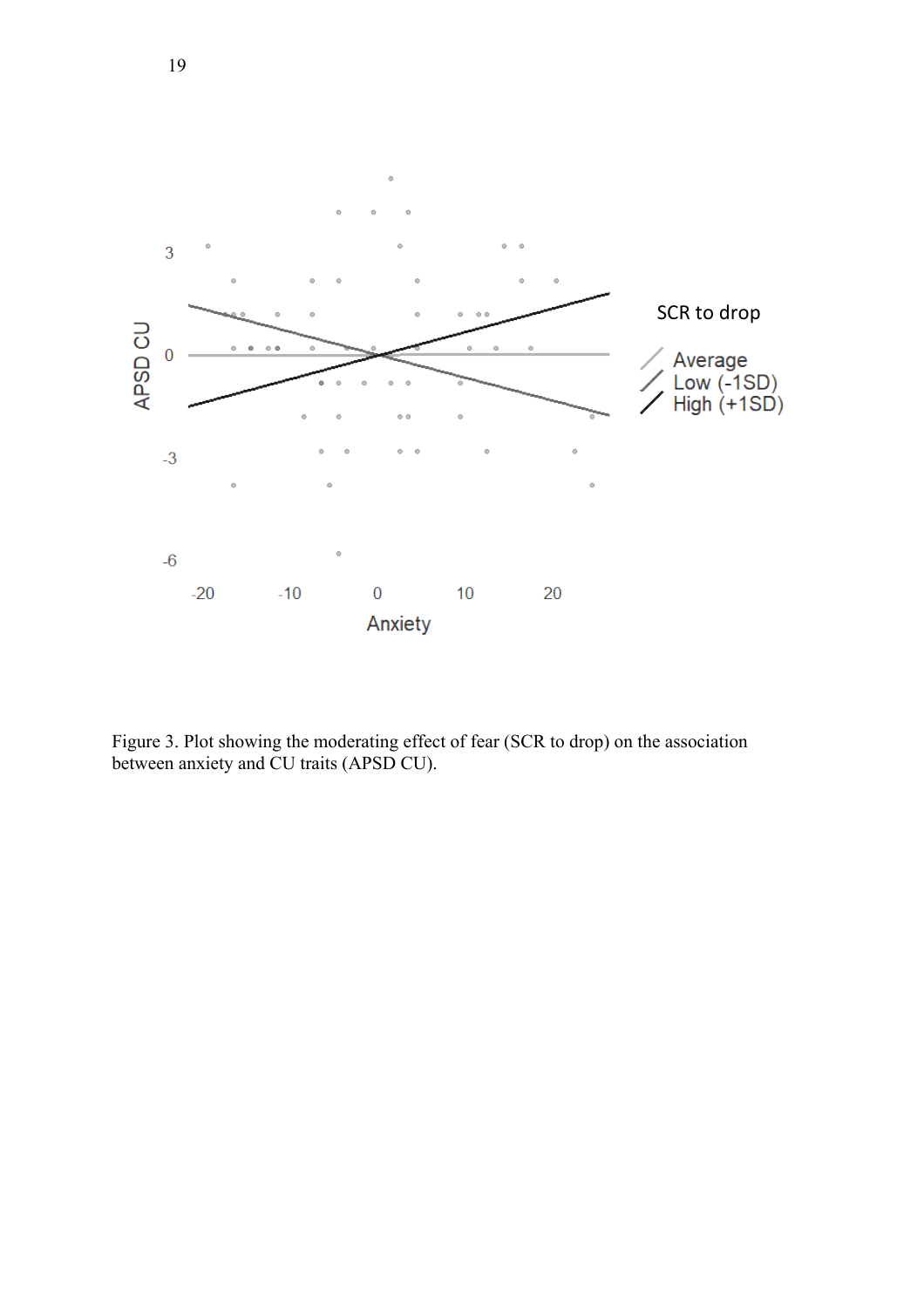

Figure 4. Plot showing the moderating effect of fear (SCR to drop) on the association between anxiety and impulsivity (APSD IMP).

### **Discussion**

Psychopathy is a multidimensional construct consisting of narcissistic, callous, and impulsive tendencies (Salekin, 2016, 2017). These trait dimensions have been found to show differential relations with indices of emotion processing and physiological reactivity, with a particular emphasis on the experience of fear. In the present study, we aimed to examine whether fear and anxiety act in concert or reciprocally to explain variance in narcissism, callousness, and impulsive psychopathic traits in adolescence. We used a measure of physiological reactivity to a VR roller coaster drop event as an index of fear reactivity, and asked participants to self-report their experiences of anxiety. In line with expectations, we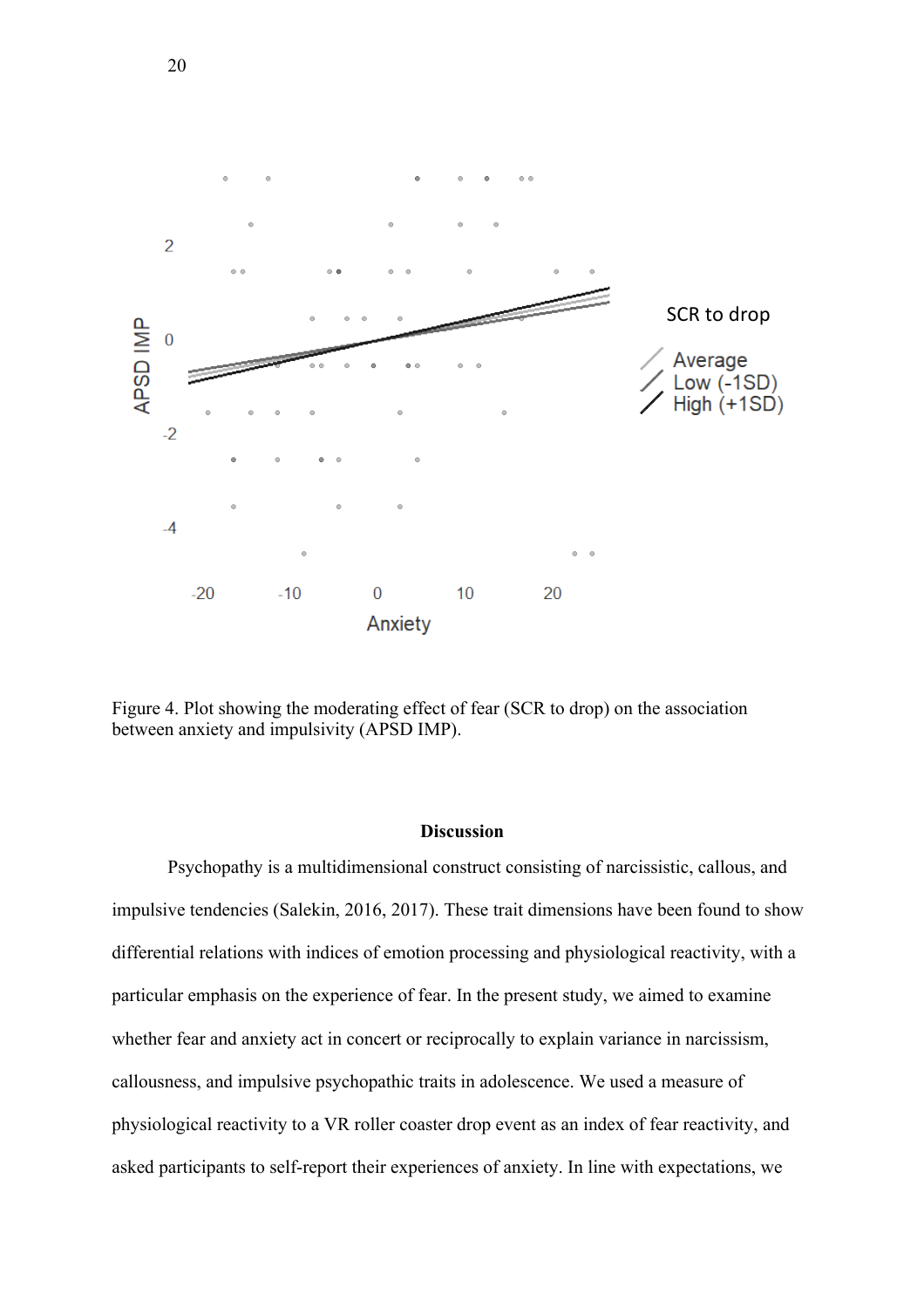found that callousness was related to a double-dose of low SNS reactivity, in the form of low SCR to a fear-inducing drop on a VR roller coaster, and low anxiety. Although zero-order associations showed that narcissism was positively associated with anxiety, there were no significant relations of either narcissism or impulsivity with SCR. The interaction effects between anxiety and SCR to the drop in predicting narcissism and impulsivity were also nonsignificant. Although narcissism and impulsivity showed nonsignificant positive associations with anxiety, these associations were not moderated by SCR. These findings further our understanding of psychopathy dimensions and affective responses to threat, both in terms of peripheral psychophysiological responding and in terms of trait-anxiety.

Prior to interpreting the findings fully, it is necessary to outline the mechanisms of SCR. SCR has diverse mechanisms as an index of SNS reactivity. The VR task in the present study involved sitting on a VR roller coaster, watching the roller coaster in first-person perspective while it ascended slowly to the top of a mountain, and then watching it descend quickly through a fantasy valley. An increase in SC (i.e., SCR) could indicate an increase in attention, an increase in emotional arousal (through an increase in fear, threat, or excitement), or an increase in effortful control that might lead to an increase in peripheral SNS activation. Since we marked the timing of the event across all participants, we ensured that physiological responses (i.e., the SCR) were locked to the drop event. However, the emotional salience of the event can also vary based on novelty, familiarity, personal significance, potential anticipation of reward, memory recall, and attentional and cognitive effort (Critchley, 2002). The results that we report here suggest that the associations we found are unlikely to reflect enjoyment or absorption with the VR roller coaster, as there were no significant associations between SCR to the drop and enjoyment and absorption with the stimulus.

SCR was chosen for its role in measuring fearful arousal. Prior research has shown that low event-related SCR was associated with greater ventromedial prefrontal cortex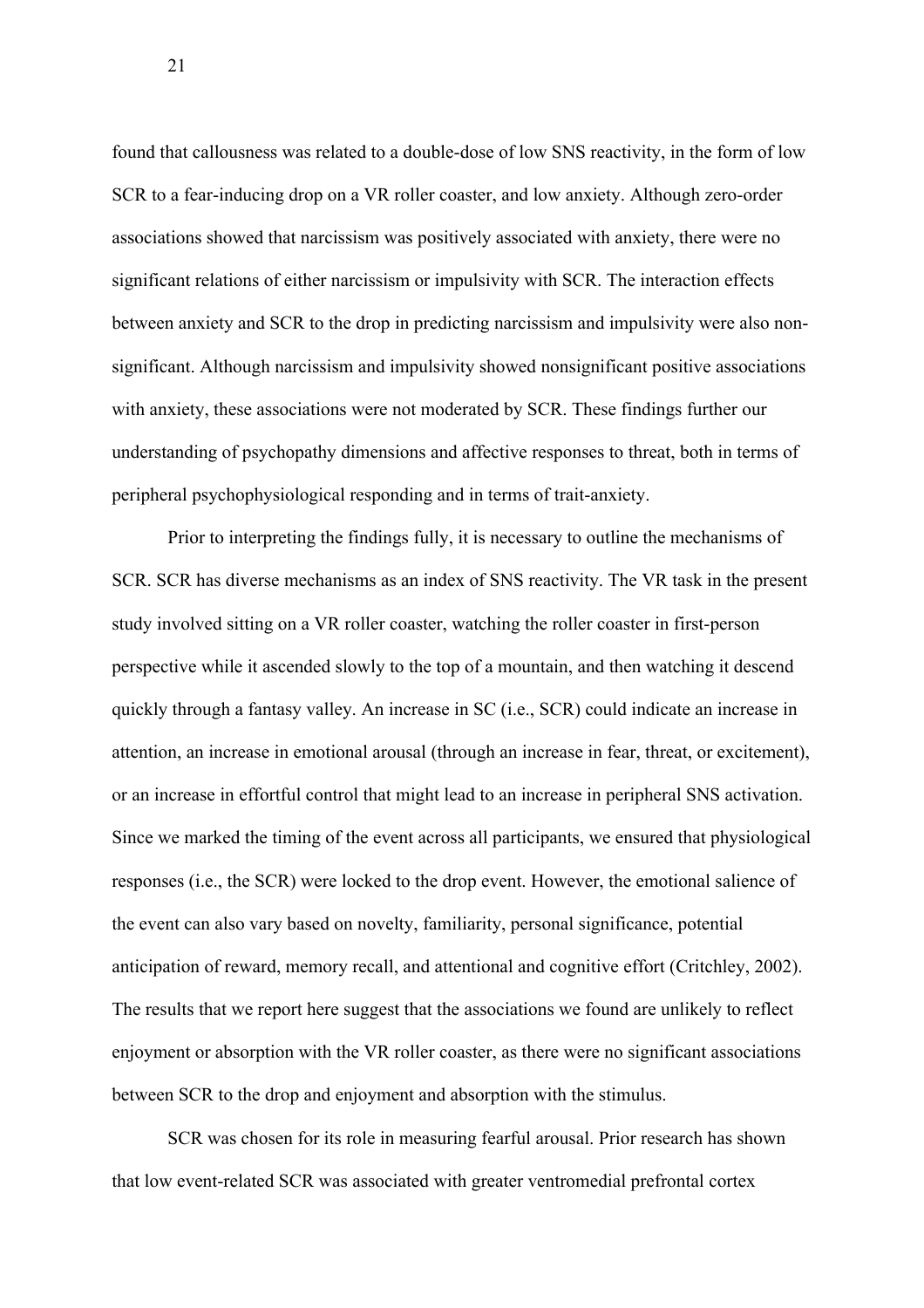(vmPFC) activation (Zhang et al., 2014), suggesting that vmPFC activation helps to curb fear-related responses (Nili, Goldberg, Weizman, & Dudai, 2010). Additionally, while SCR appears to be negatively associated with activity largely in the posterior vmPFC, positive associations with SCR were mainly found in areas of the brain associated with anxiety (Zhang et al., 2014). Based on the above, we expect that SCR to the roller coaster drop reflects a measure of threat or fearful arousal.

Our results for the narcissism dimension are consistent with earlier work showing that participants who score higher on the narcissism dimension experience greater anxiety (C. T. Barry & Malkin, 2010; Lee-Rowland, Lui, Bortfeld, Barry, & Reiter, 2020). Lee-Rowland et al. (2020) proposed that youths with high levels of narcissism may exert superiority over others and protect their self-image due to a sense of insecurity and high levels of anxiety. This tendency to exert superiority over others may lead to increased aggressiveness and attempts to dominate others (T. D. Barry et al., 2007; Golmaryami & Barry, 2010; Washburn, McMahon, King, Reinecke, & Silver, 2004). The absence of an association between narcissism and SCR is surprising in light of previous research showing a reduction in SCR in anticipation of, and in response to, an aversive stimulus (Isen et al., 2010; Wang et al., 2012; Wang et al., 2015). Recently, for example, MacDougall et al. (2019) showed that grandiose/manipulative traits (roughly equivalent to psychopathy-linked narcissism) were associated with heightened SCR during anticipation of, and in response to, an aversive event (white noise). However, previous studies have predominantly tested these effects in samples of boys, and our findings suggest that these effects may differ in mixed samples of boys and girls. It is also noteworthy that the task used in the present study could be interpreted as thrilling rather than aversive, which may elicit a different pattern of relations with physiological responding.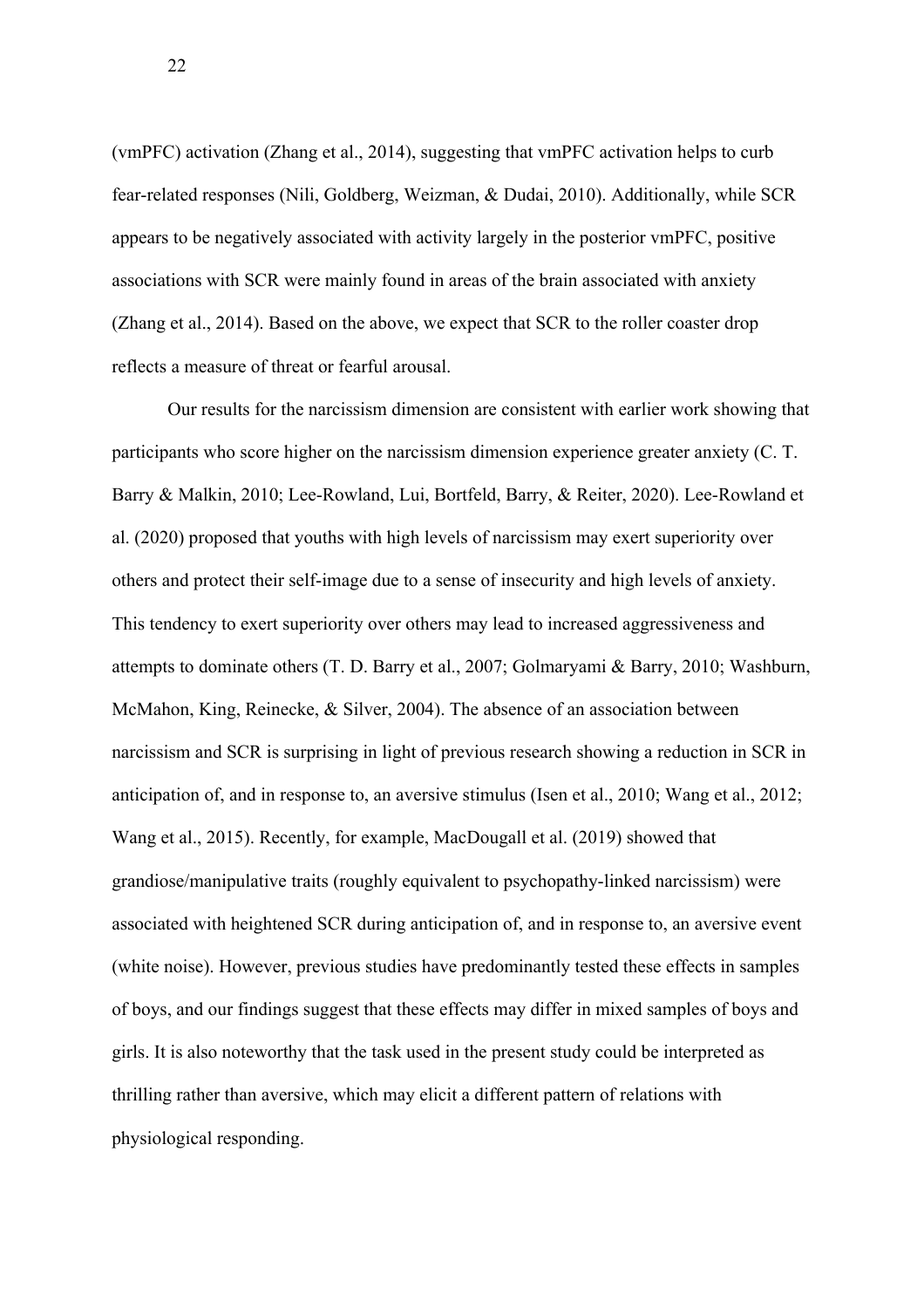In contrast to the results for narcissism, callousness was related to measures of emotional experience that indicate low peripheral reactivity in response to a fear inducing stimulus as well as low anxiety. Our results are largely consistent with the findings of MacDougall et al., (2019). In their study, callousness was related to lower SCR during the anticipatory period where youths were not alerted to the subsequent arrival of the aversive stimulus (MacDougall et al., 2019). Yet, our own results go beyond these findings to also show that anxiety was associated with callousness, but only at low levels of SCR to the fear inducing event. Thus, it is possible that youths who are more callous might down-regulate their arousal in the face of fear or threat and could be less prone to feelings of anxiety. Indeed, Thomson et al. (2019) found evidence for heightened emotion regulation for youths high on callous-unemotional traits when measuring PNS activity (i.e., augmentation of respiratory sinus arrhythmia) while experiencing the entire duration of a real-3D TV and VR roller coaster. This has led to proposals regarding the usefulness of measuring ANS activity or reactivity to aid the assessment of callousness and interventions targeting socioemotional functioning during social affiliation (Wagner & Waller, 2020). Our findings reported here may help to explain a link between callousness and insensitivity to punishment (Muñoz & Frick, 2012), whereby youths who fail to respond to fear or threat with a sympathetic response may find it hard to remember and learn from negative events, leading to difficulties in early socialization (Fowles & Kochanska, 2000; Kochanska, 1993).

Our results showed that the impulsivity dimension was unrelated to either SCR to the fear inducing event or anxiety. These findings are largely consistent with earlier work, with most reports documenting the absence of statistically significant association between SCR and the impulsivity features of psychopathy in children (Isen et al., 2010; MacDougall et al., 2019). Taken together, these findings suggest that electrodermal reactivity may not represent a reliable, biological marker of impulsivity. The absence of an association between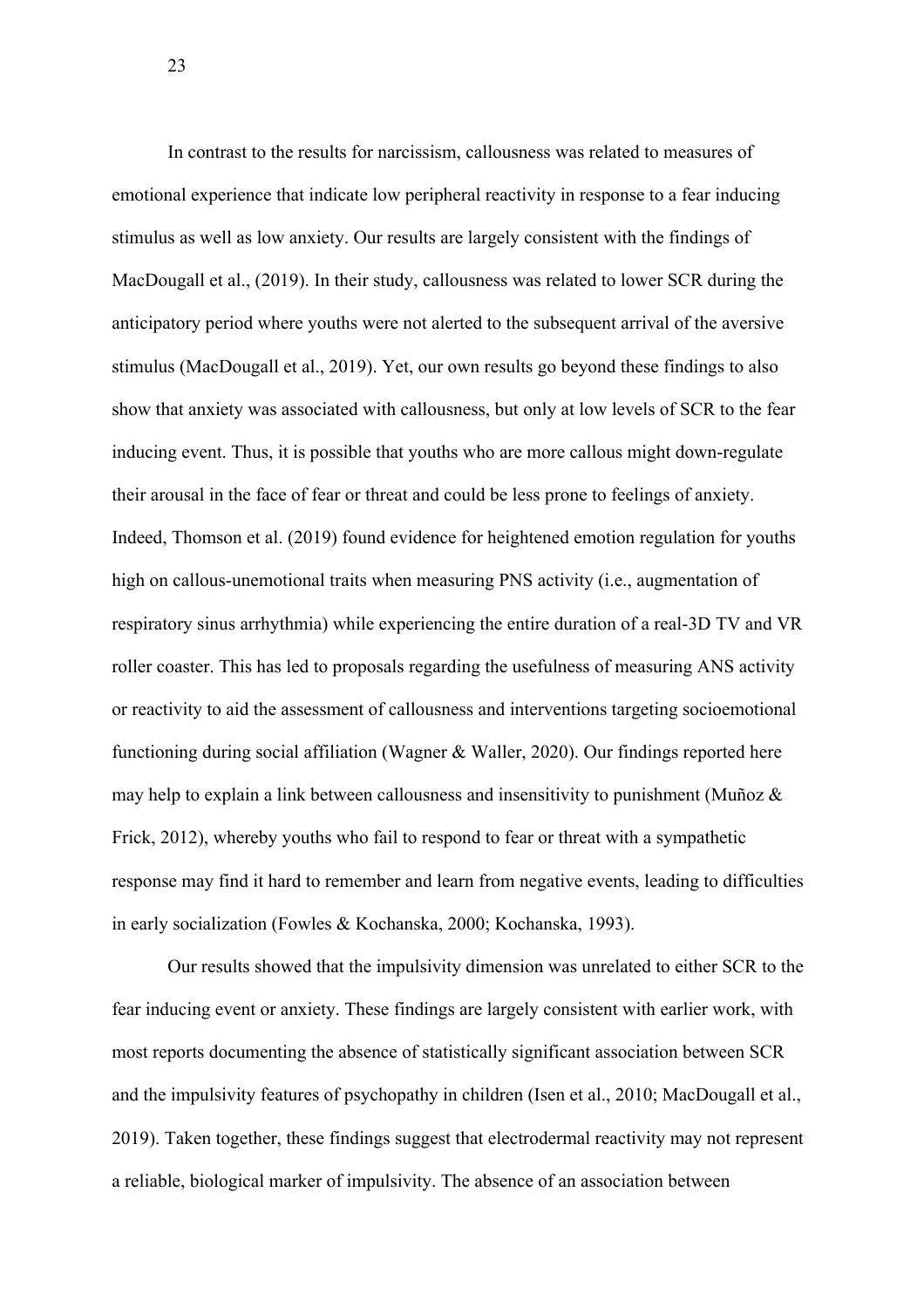impulsivity and SCR in study might also reflect the nature of the stimulus used in this study, which employed a thrilling roller coaster drop, and earlier work that has presented anger inducing stimuli and has required a behavioral response (Tangney, Baumeister, & Boone, 2004).

There are several limitations to note in interpreting our findings. First, although this was a sample with emotional and behavioral difficulties, we did not perform any diagnostic testing for conduct problems. It is important to note that research suggests that findings differ for those with callous-unemotional traits in the presence versus absence of conduct disorder (Fanti et al., 2017; Fanti, Kyranides, Petridou, Demetriou, & Georgiou, 2018), and diagnoses of conduct disorder should therefore be considered in future research. Our sample also showed high rates of ADHD, and some participants had existing diagnoses of ASD, reported taking medication, and had histories of abuse. Although rates of comorbid disorders and histories of medication and abuse are common in samples of children with emotional and behavioral difficulties, and our sample is therefore representative of the realities of working with these populations, these factors may make replication in other samples more difficult. Other problems in affective functioning, for example low or depressed mood, were not assessed here but should be examined in future studies.

Other limitations related to the measures that we used. For example, our measure of callousness was only moderately internally consistent. Despite some doubts in the present sample, this subscale has shown stability over time, as would be expected for a measure of personality traits (Muñoz & Frick, 2007), and shows prospective relations with antisocial behavior over and above the other psychopathy trait dimensions (Muñoz & Frick, 2007). A further limitation arises from the use of a single drop event in the VR based roller coaster, meaning that our analyses were based on a single-item measure of SCR. Although data from other drop events during the roller coaster could be used, problems with habituation led to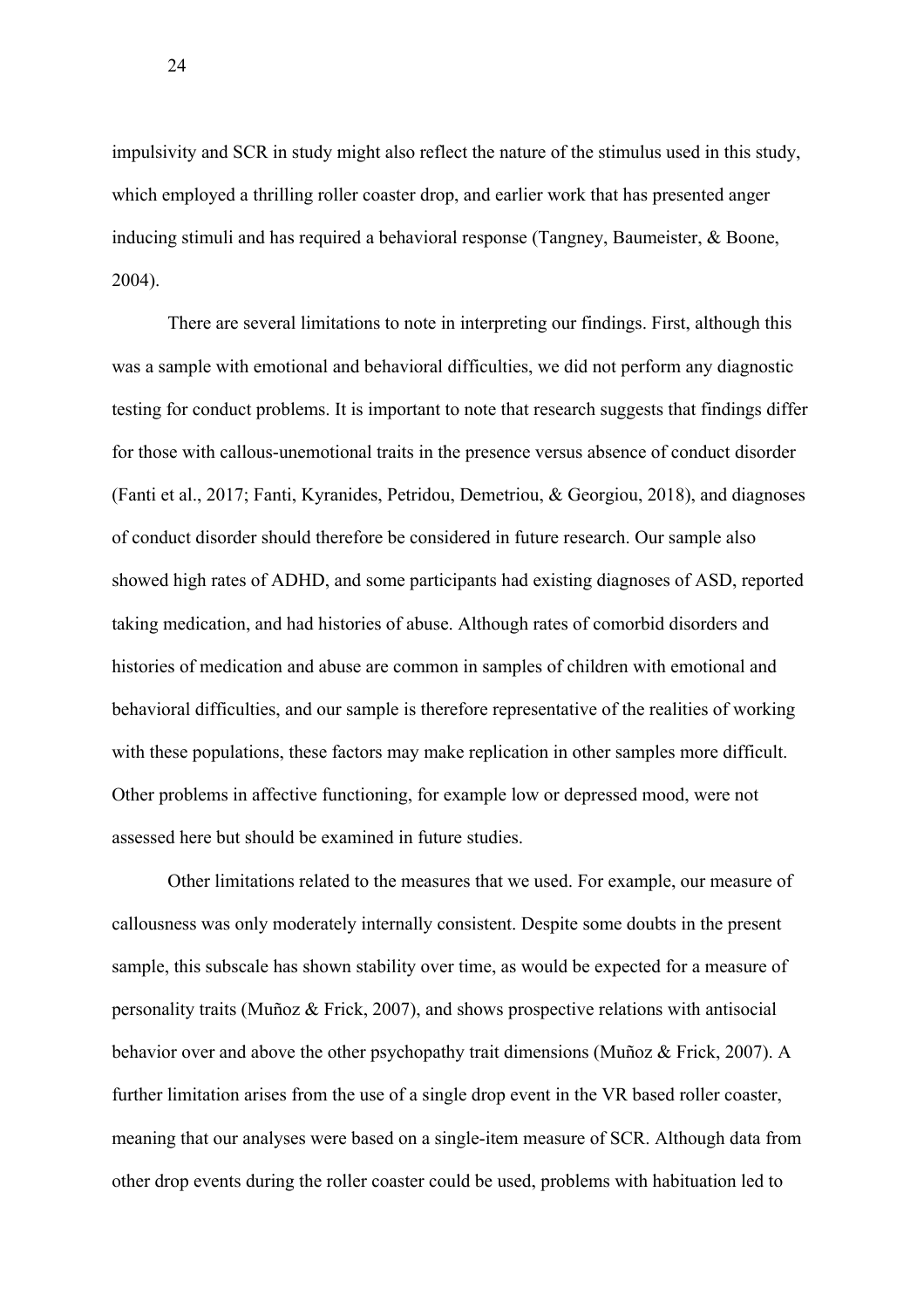little variance in reactivity to the drop. This task was also used to capture reactivity to a fear inducing event, and the presence versus absence of fear has been linked in particular with the callousness features of psychopathy (Cardinale, Ryan, & Marsh, 2020). Thus, other VR settings that elicit emotions other than fear or the thrill and excitement of a roller coaster may be associated with different patterns of physiological reactivity, and different relations with psychopathic traits. Finally, we had a relatively small sample owing to the difficulty in conducting psychophysiological studies using VR within schools. However, one of the strengths of the study is the relationships with school headteachers and teachers. The cooperation with multiple school officials also meant that recruitment of a specialist group of youths was successful.

The VR context provided us with an opportunity to examine children's psychophysiological responses under more realistic conditions compared to using film clips, static pictures, or contrived threatening events (where there are no real consequences). It would have been difficult to collect psychophysiological responses on a real-life roller coaster, but a fantasy world can easily be created that leads to physiological sensations in VR. One noteworthy prior study has also examined responses to a real-life fear-inducing event. During five emotionally evocative life events (e.g., getting inoculated), adolescent youths with psychopathic traits showed specific reductions in self-reported fearfulness (Marsh et al., 2011). However, in that study, the authors did not examine the consistency of self-reported fear with physiological reactivity. The benefits of using VR have been argued to be "making the impossible, possible" (to create environments that would be hard or impossible to recreate outside of the realm of imagination), "making the possible, safer" (one can explore dangerous or threatening scenarios in complete safety) and "making the possible more safe, more practical and more effective" (Negen, 2018). Thus, using VR could have intervention and research implications, especially when used in combination with psychophysiological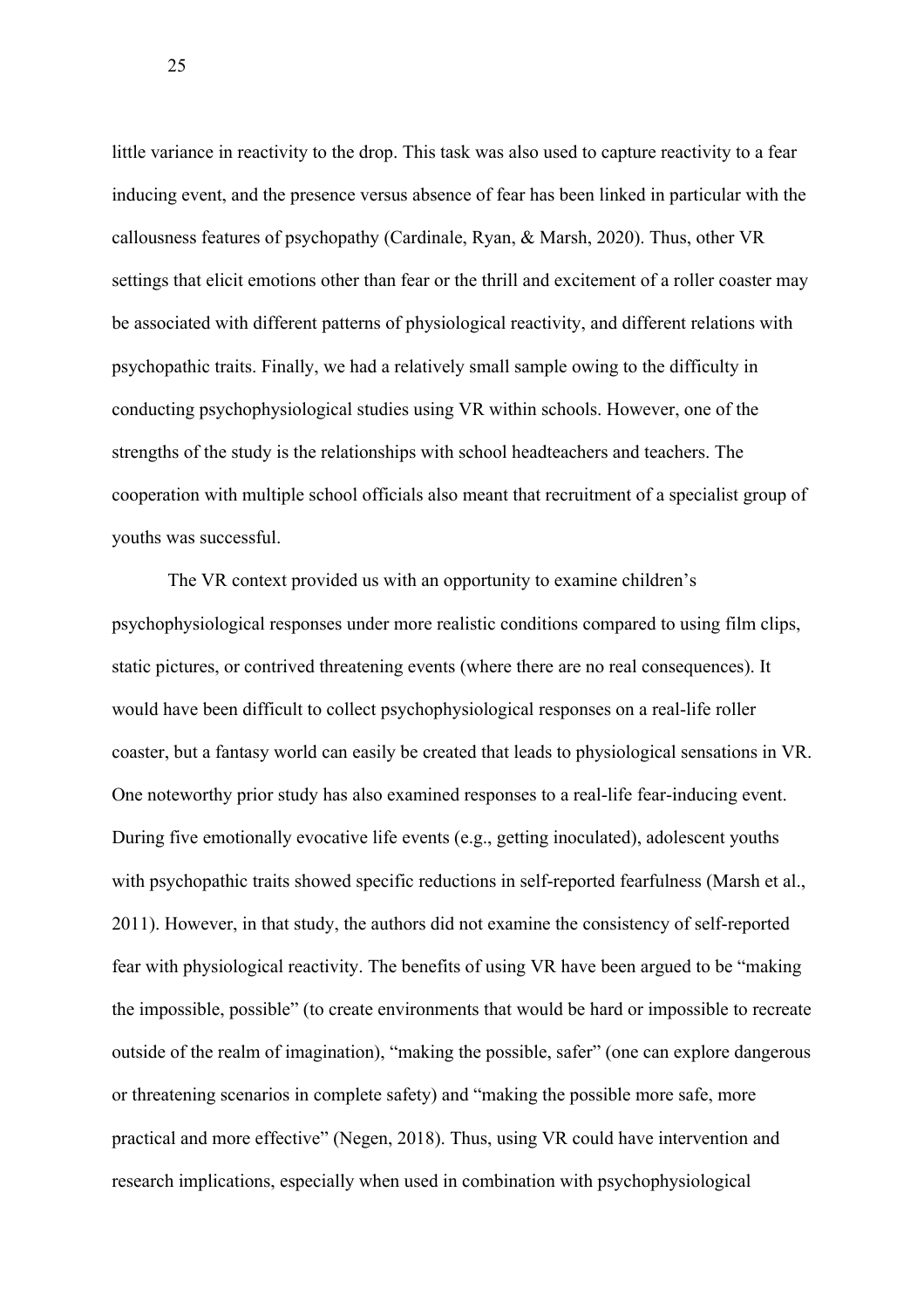techniques to understand arousal and affect regulation processes under more life-like conditions, as has been attempted for borderline personality traits (McLachlan, Mehdikhani, Larham, & Centifanti, 2021).

Youths who score highly on different psychopathy trait dimensions may present cause for concern in different ways. By taking a dimensional approach to understanding the relationship of narcissistic, callous, and impulsive psychopathic traits with SCR, we were able to demonstrate differential relations of psychopathic traits with fear reactivity and selfreported anxiety. In sum, we found that narcissism was associated with anxiety but not with the response to a thrilling event of a roller coaster, while callousness was related to a dampening of emotions across measures of fear reactivity and anxiety, and impulsivity was not significantly associated with either SCR or anxiety. The finding that higher levels of the affective component of psychopathy (i.e., callousness) were related to low anxiety and low SCR may be of importance for understanding the aggressive and antisocial behaviors associated with callousness, but the uniqueness of our sample means that more research is needed. As noted by Fanti (2018), the psychopathy trait dimensions are differentially associated with emotional and physiological reactivity, and our findings suggest that simultaneous measurement of internal emotional states may also be of considerable importance. Future work should also consider that ANS activation been found to be inconsistently related to brain activation across peripheral organs (Eisenbarth, Chang, & Wager, 2016), and so triangulating across different peripheral ANS measures (i.e., SCR, respiratory sinus arrhythmia, etc.) may be fruitful. Using VR may be one way to not only test emotional responses to frightening events, but it may also be of potential use in interventions.

Compliance with Ethical Standards: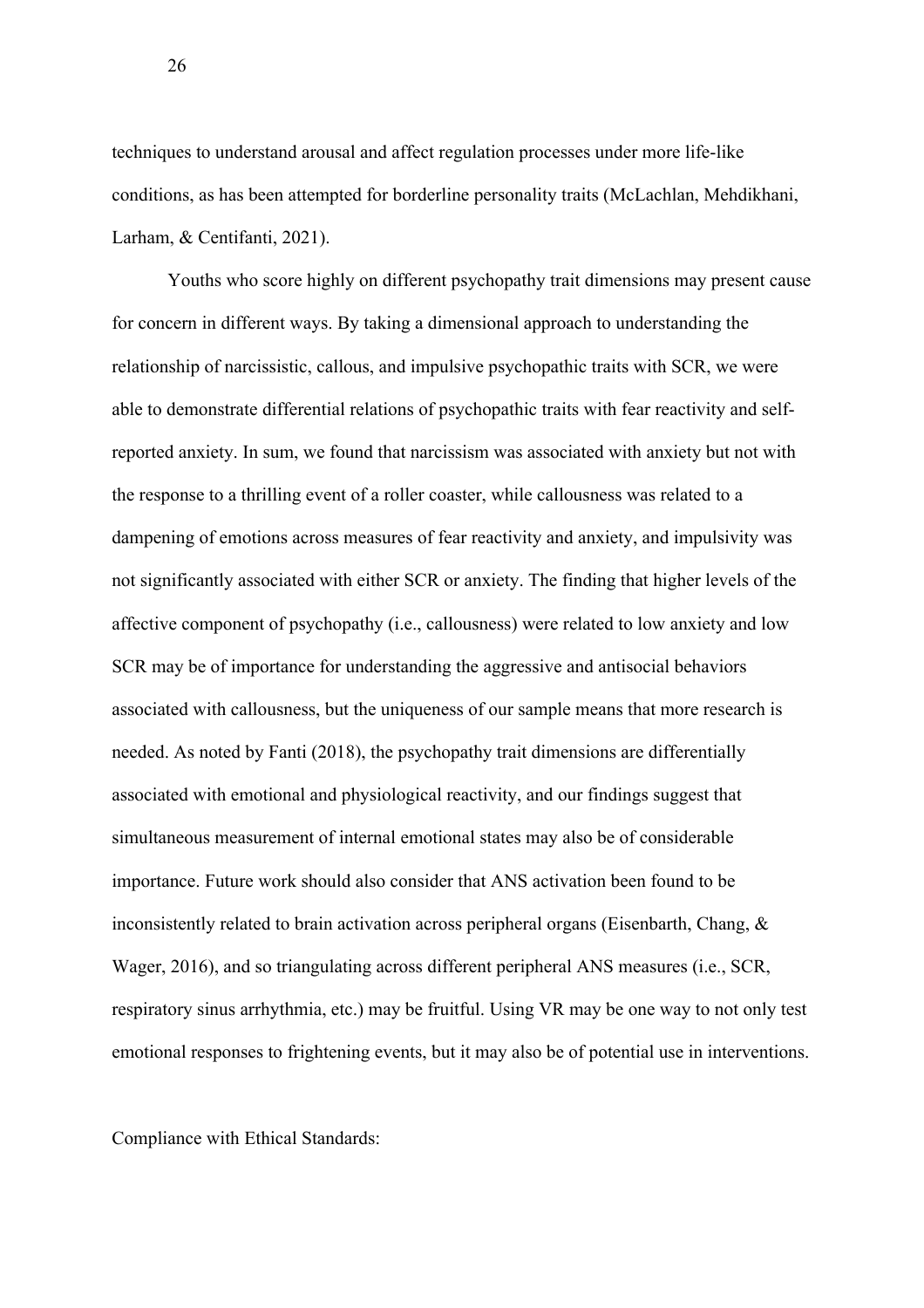Funding: This study was funded by Wolfson Research Institute for project "Exploring the role of fearlessness in callous-unemotional traits" provided to the first author. The last author's work on this article was supported, in part, by the Centers for Disease Control and Prevention; 1R01CE003296-01; 1NU17CE010030; 5K01CE00316.

Ethical approval: All procedures performed in studies involving human participants were in accordance with the ethical standards of the institutional and/or national research committee and with the 1964 Helsinki declaration and its later amendments or comparable ethical standards.

Informed consent: Informed consent was obtained from all individual participants included in the study.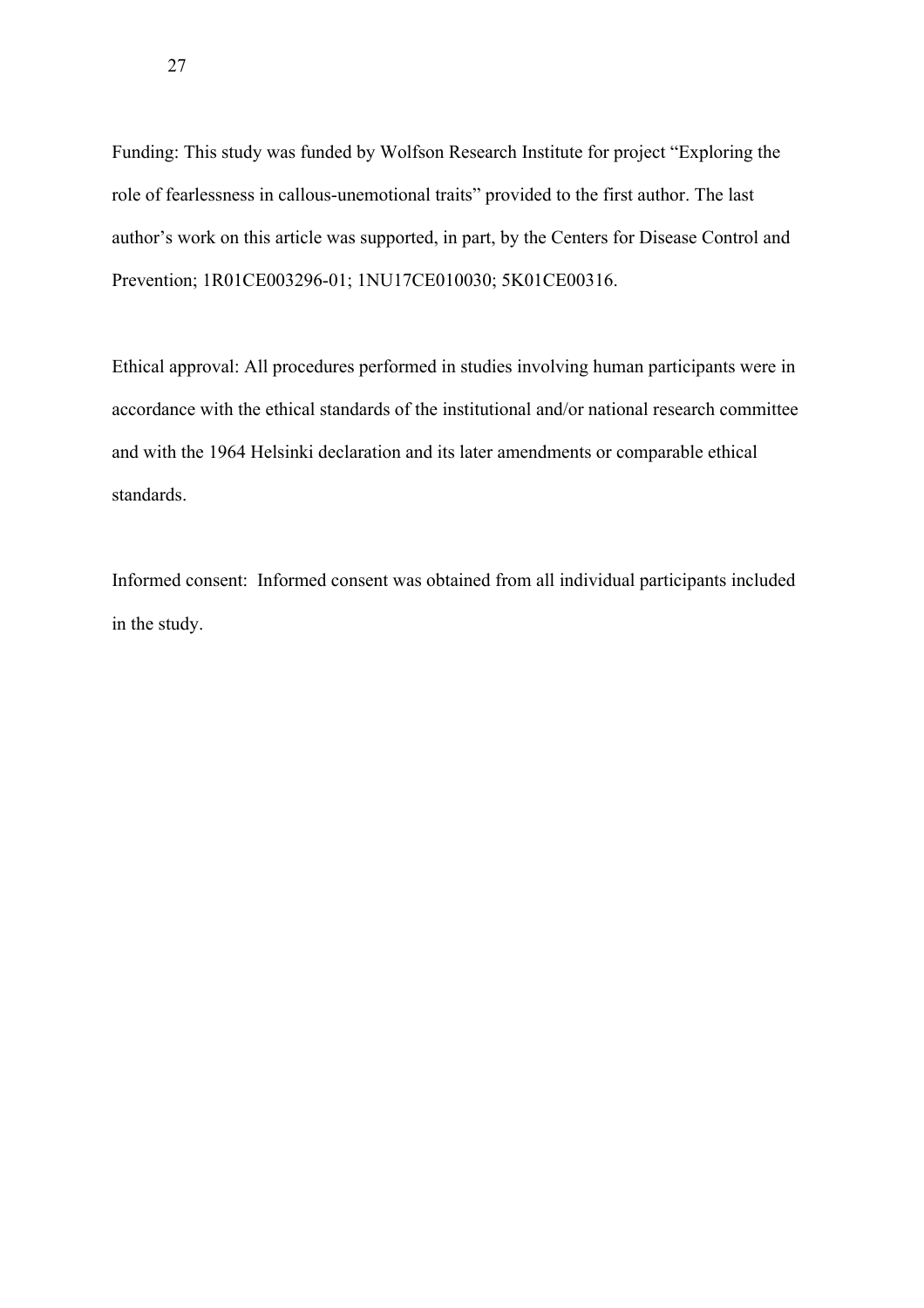#### References

- Arrindell, W. A., Emmelkamp, P. M. ., & Jan, van der E. (1984). Phobic dimensions: I. Reliability and generalizability across samples, gender and nations. *Advances in Behaviour Research and Therapy*, *6*(4), 207–253. doi:10.1016/0146-6402(84)90001-8
- Asparouhov, T., & Muthén, B. (2010). Computing the strictly positive Satorra-Bentler chisquare test in Mplus. *Mplus Web Notes*, *12*.
- Barry, C. T., & Malkin, M. L. (2010). The relation between adolescent narcissism and internalizing problems depends on the conceptualization of narcissism. *Journal of research in personality*, *44*(6), 684–690. doi:10.1016/j.jrp.2010.09.001
- Barry, T. D., Thompson, A., Barry, C. T., Lochman, J. E., Adler, K., & Hill, K. (2007). The importance of narcissism in predicting proactive and reactive aggression in moderately to highly aggressive children. *Aggressive Behavior*, *33*, 185–197.
- Benning, S. D., Patrick, C. J., & Iacono, W. G. (2005). Psychopathy, startle blink modulation, and electrodermal reactivity in twin men. *Psychophysiology*, *42*(6), 753–762. doi:10.1111/j.1469-8986.2005.00353.x
- Berntson, G. G., Cacioppo, J. T., & Quigley, K. S. (1991). Autonomic determinism: the modes of autonomic control, the doctrine of autonomic space, and the laws of autonomic constraint. *Psychological Review*, *98*(4), 459–487. doi:10.1037//0033- 295X.98.4.459
- Blair, R. J. R. (1999). Responsiveness to distress cues in the child with psychopathic tendencies. *Personality and Individual Differences*, *27*, 135–145.
- Blonigen, D. M., Patrick, C. J., Douglas, K. S., Poythress, N. G., Skeem, J. L., Lilienfeld, S. O., … Krueger, R. F. (2010). Multimethod assessment of psychopathy in relation to factors of internalizing and externalizing from the Personality Assessment Inventory: the impact of method variance and suppressor effects. *Psychological Assessment*, *22*(1), 96–107. doi:10.1037/a0017240
- Cardinale, E. M., Ryan, R. M., & Marsh, A. A. (2020). Maladaptive fearlessness: an examination of the association between subjective fear experience and antisocial behaviors linked with callous unemotional traits. *Journal of Personality Disorders*, 1– 18. doi:10.1521/pedi\_2020\_34\_486
- Cleckley, H. (1976). The mask of sanity . St. Louis, MO. *V. Mosby*.
- Critchley, H. D. (2002). Electrodermal responses: what happens in the brain. *The Neuroscientist*, *8*(2), 132–142. doi:10.1177/107385840200800209
- Eisenbarth, H., Chang, L. J., & Wager, T. D. (2016). Multivariate brain prediction of heart rate and skin conductance responses to social threat. *The Journal of Neuroscience*, *36*(47), 11987–11998. doi:10.1523/JNEUROSCI.3672-15.2016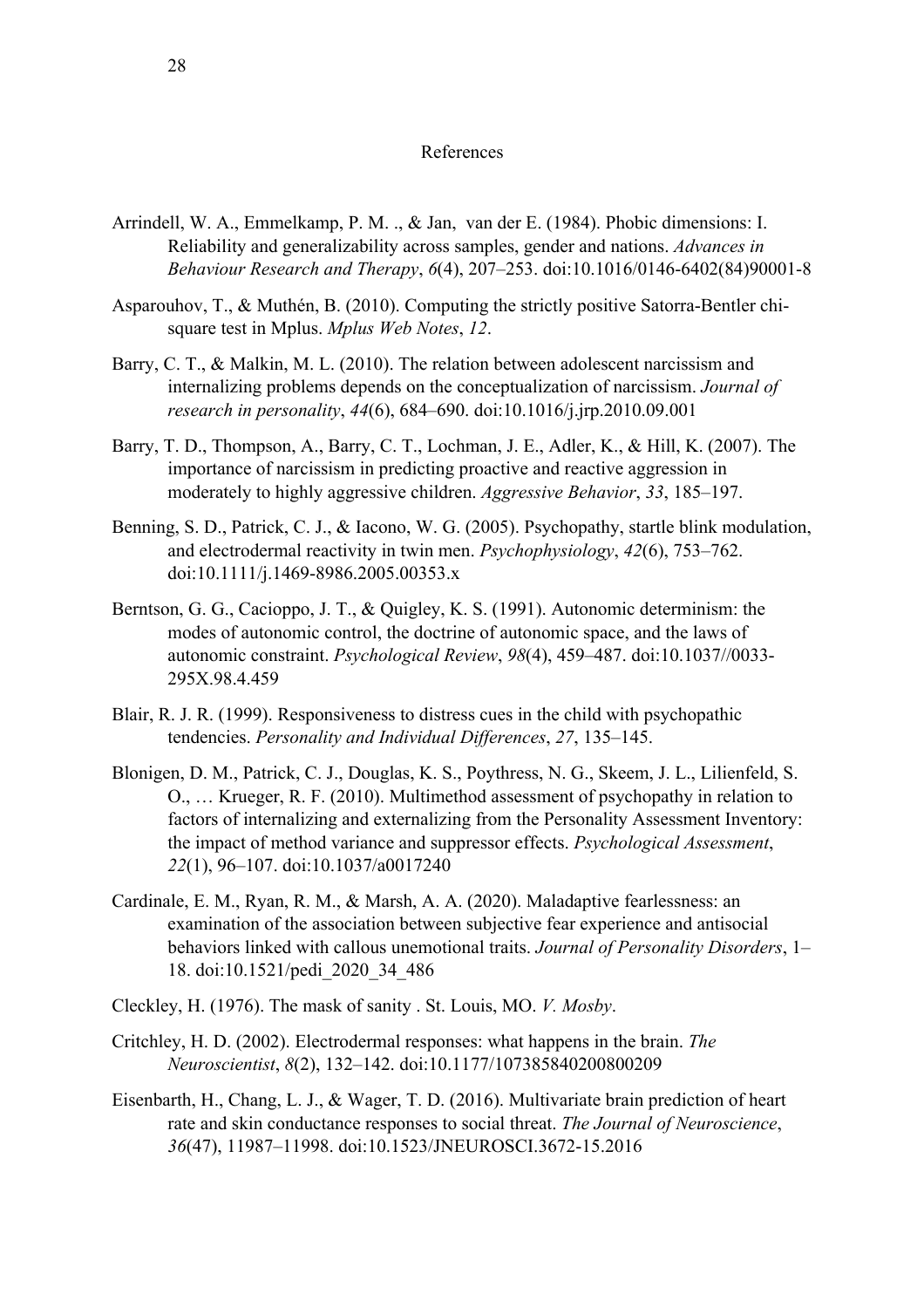- Essau, C. A., Sasagawa, S., & Frick, P. J. (2006). Callous-unemotional traits in a community sample of adolescents. *Assessment*, *13*(4), 454–469. doi:10.1177/1073191106287354
- Fanti, K. A. (2018). Understanding heterogeneity in conduct disorder: A review of psychophysiological studies. *Neuroscience and Biobehavioral Reviews*, *91*, 4–20. doi:10.1016/j.neubiorev.2016.09.022
- Fanti, K. A., Eisenbarth, H., Goble, P., Demetriou, C., Kyranides, M. N., Goodwin, D., … Cortese, S. (2019). Psychophysiological activity and reactivity in children and adolescents with conduct problems: A systematic review and meta-analysis. *Neuroscience and Biobehavioral Reviews*, *100*, 98–107. doi:10.1016/j.neubiorev.2019.02.016
- Fanti, K. A., Kyranides, M. N., Georgiou, G., Petridou, M., Colins, O. F., Tuvblad, C., & Andershed, H. (2017). Callous-unemotional, impulsive-irresponsible, and grandiosemanipulative traits: Distinct associations with heart rate, skin conductance, and startle responses to violent and erotic scenes. *Psychophysiology*, *54*(5), 663–672. doi:10.1111/psyp.12837
- Fanti, K. A., Kyranides, M. N., Petridou, M., Demetriou, C. A., & Georgiou, G. (2018). Neurophysiological markers associated with heterogeneity in conduct problems, callous unemotional traits, and anxiety: Comparing children to young adults. *Developmental Psychology*, *54*(9), 1634–1649. doi:10.1037/dev0000505
- Fanti, K. A., Panayiotou, G., Kyranides, M. N., & Avraamides, M. N. (2016). Startle modulation during violent films: Association with callous–unemotional traits and aggressive behavior. *Motivation and emotion*, *40*(2), 321–333. doi:10.1007/s11031- 015-9517-7
- Fowles, D. C., & Dindo, L. (2006). A dual-deficit model of psychopathy. *Handbook of psychopathy*.
- Fowles, D. C., & Kochanska, G. (2000). Temperament as a moderator of pathways to conscience in children: The contribution of electrodermal activity. *Psychophysiology*, *37*(6), 788–795. doi:10.1017/S0048577200981848
- Fox, Weisberg, J. S. (2018). *car: Companion to Applied Regression*. Computer software, R package.
- Frick, P. J., Barry, C. T., & Kamphaus, R. W. (2010). Self-Report Inventories. In *Clinical assessment of child and adolescent personality and behavior* (pp. 101–139). Boston, MA: Springer US. doi:10.1007/978-1-4419-0641-0\_6
- Frick, P. J., & Hare, R. D. (2001). *Antisocial process screening device: APSD.* Toronto: Multi-Health Systems.
- Fung, M. T., Raine, A., Loeber, R., Lynam, D. R., Steinhauer, S. R., Venables, P. H., & Stouthamer-Loeber, M. (2005). Reduced electrodermal activity in psychopathy-prone adolescents. *Journal of Abnormal Psychology*, *114*(2), 187–196. doi:10.1037/0021- 843X.114.2.187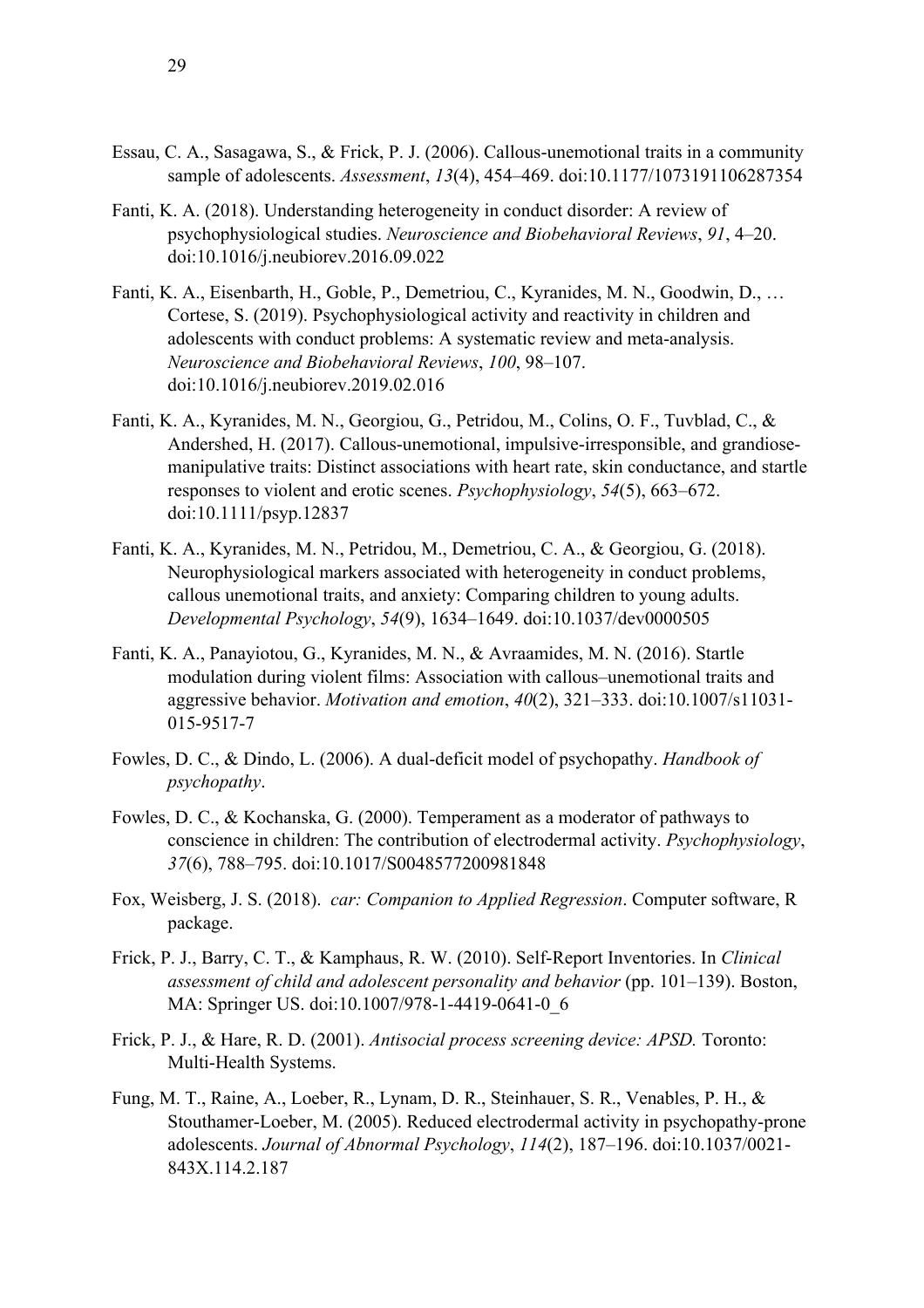- Gillespie, S. M., Mitchell, I. J., Satherley, R.-M., Beech, A. R., & Rotshtein, P. (2015). Relations of Distinct Psychopathic Personality Traits with Anxiety and Fear: Findings from Offenders and Non-Offenders. *Plos One*, *10*(11), e0143120. doi:10.1371/journal.pone.0143120
- Golmaryami, F. N., & Barry, C. T. (2010). The associations of self-reported and peerreported relational aggression with narcissism and self-esteem among adolescents in a residential setting. *Journal of Clinical Child and Adolescent Psychology*, *39*(1), 128– 133. doi:10.1080/15374410903401203
- Hoppenbrouwers, S. S., Bulten, B. H., & Brazil, I. A. (2016). Parsing fear: A reassessment of the evidence for fear deficits in psychopathy. *Psychological Bulletin*, *142*(6), 573– 600. doi:10.1037/bul0000040
- Isen, J., Raine, A., Baker, L., Dawson, M., Bezdjian, S., & Lozano, D. I. (2010). Sex-specific association between psychopathic traits and electrodermal reactivity in children. *Journal of Abnormal Psychology*, *119*(1), 216–225. doi:10.1037/a0017777
- Karpman, B. (1941). On the need of separating psychopathy into two distinct clinical types: the symptomatic and the idiopathic. *Journal of Criminal Psychopathology*.
- Kochanska, G. (1993). Toward a synthesis of parental socialization and child temperament in early development of conscience. *Child Development*, *64*, 325–347.
- Kubak, F. A., & Salekin, R. T. (2009). Psychopathy and Anxiety in Children and Adolescents: New Insights on Developmental Pathways to Offending. *Journal of psychopathology and behavioral assessment*, *31*(4), 271–284. doi:10.1007/s10862- 009-9144-2
- Lee-Rowland, L. M., Lui, J. H. L., Bortfeld, D., Barry, C. T., & Reiter, S. (2020). Internalizing problems and their impact on the relation between callous-unemotional traits, narcissism, and aggression. *Aggressive behavior*, *46*(3), 278–286. doi:10.1002/ab.21888
- Lenth, R. (2018). *emmeans: Estimated Marginal Means, aka Least-Squares Means.* Computer software, R package.
- Lykken, D. T. (1957). A study of anxiety in the sociopathic personality. *Journal of Abnormal Psychology*, *55*(1), 6–10. doi:10.1037/h0047232
- MacDougall, E. A. M., Salekin, R. T., & Gillen, C. T. A. (2019). Adolescent psychopathy, heart rate, and skin conductance. *Psychophysiology*, *56*(6), e13344. doi:10.1111/psyp.13344
- Marsh, A. A., Finger, E. C., Schechter, J. C., Jurkowitz, I. T. N., Reid, M. E., & Blair, R. J. R. (2011). Adolescents with psychopathic traits report reductions in physiological responses to fear. *Journal of Child Psychology and Psychiatry, and Allied Disciplines*, *52*(8), 834–841. doi:10.1111/j.1469-7610.2010.02353.x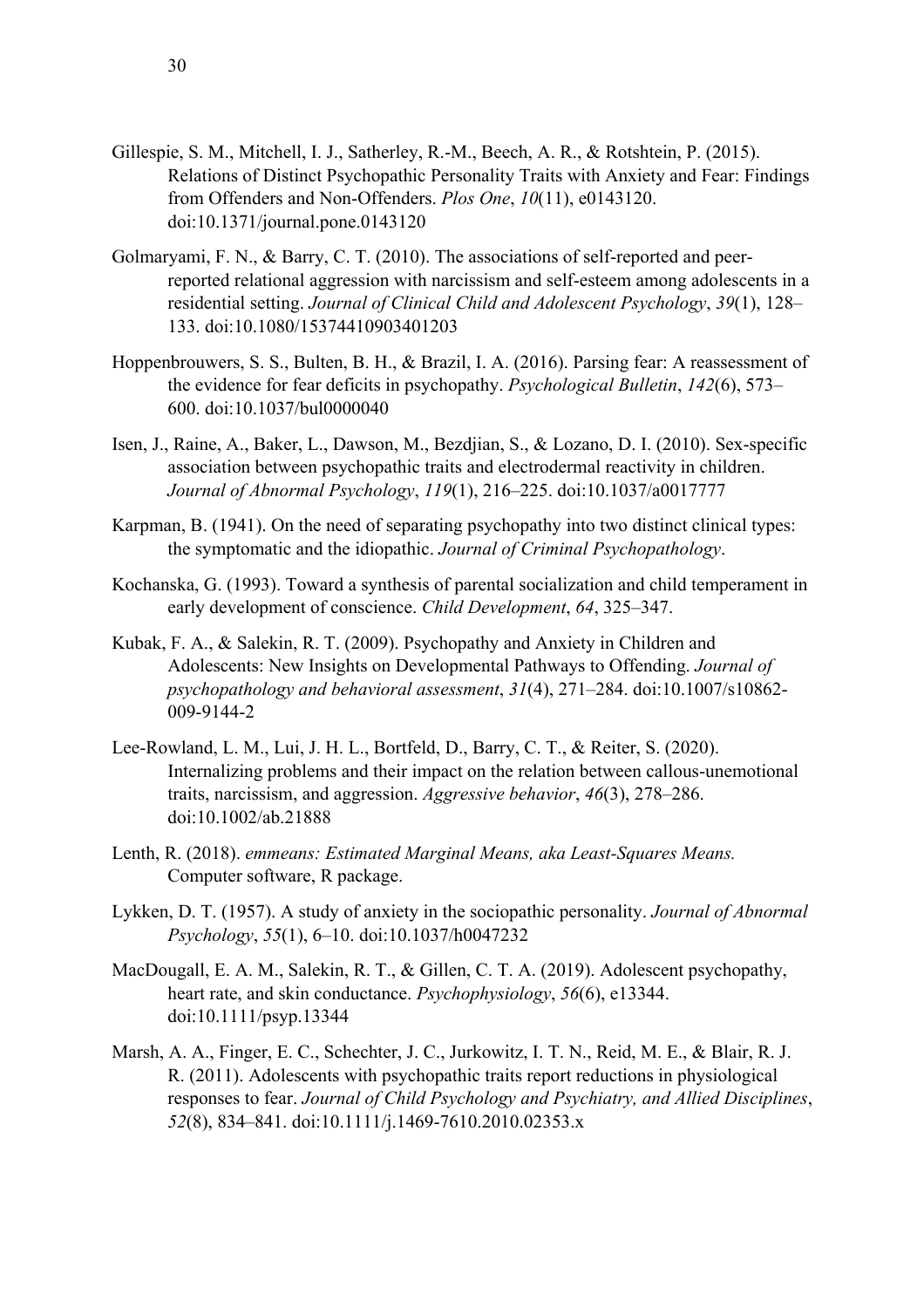- McLachlan, J., Mehdikhani, M., Larham, B., & Centifanti, L. C. M. (2021). Borderline personality traits and emotion regulation strategies in adolescents: the role of implicit theories. *Child psychiatry and human development*. doi:10.1007/s10578-021-01169-8
- Muñoz, L. C., & Frick, P. J. (2007). The reliability, stability, and predictive utility of the selfreport version of the Antisocial Process Screening Device. *Scandinavian Journal of Psychology*, *48*(4), 299–312. doi:10.1111/j.1467-9450.2007.00560.x
- Muñoz, L. C., & Frick, P. J. (2012). Callous-Unemotional Traits and Their Implication for Understanding and Treating Aggressive and Violent Youths. *Criminal justice and behavior*, *39*(6), 794–813. doi:10.1177/0093854812437019
- Muthén, L., & Muthén, B. (2012). *Mplus user's guide (5th ed.)*.
- Negen, J. E. (2018, April 17). *Using VR in Psychology*. Presented at the VR Workshop, University of Liverpool.
- Nili, U., Goldberg, H., Weizman, A., & Dudai, Y. (2010). Fear thou not: activity of frontal and temporal circuits in moments of real-life courage. *Neuron*, *66*(6), 949–962. doi:10.1016/j.neuron.2010.06.009
- Oculus, V. R. (2013). Oculus Riftcoaster (DK2). Computer software, Oculus.
- RCore Team. (2018). *R: A Language and envionment for statistical computing* . Computer software, RCore Team.
- Reynolds, C. R., & Kamphaus, R. W. (2004). BASC-2 Behavior Assessment for Children Manual.
- Salekin, R. T. (2016). Psychopathy in childhood: why should we care about grandiosemanipulative and daring-impulsive traits? *The British Journal of Psychiatry*, *209*(3), 189–191. doi:10.1192/bjp.bp.115.179051
- Salekin, R. T. (2017). Research Review: What do we know about psychopathic traits in children? *Journal of Child Psychology and Psychiatry, and Allied Disciplines*, *58*(11), 1180–1200. doi:10.1111/jcpp.12738
- Stern, R. M., Ray, W. J., & Quigley, K. S. (2000). *Psychophysiological Recording*. Oxford University Press. doi:10.1093/acprof:oso/9780195113594.001.0001
- Sylvers, P., Lilienfeld, S. O., & LaPrairie, J. L. (2011). Differences between trait fear and trait anxiety: implications for psychopathology. *Clinical Psychology Review*, *31*(1), 122–137. doi:10.1016/j.cpr.2010.08.004
- Tangney, J. P., Baumeister, R. F., & Boone, A. L. (2004). High self-control predicts good adjustment, less pathology, better grades, and interpersonal success. *Journal of Personality*, *72*(2), 271–324. doi:10.1111/j.0022-3506.2004.00263.x
- The jamovi project. (2019). jamovi. (Version 1.1). Computer software, The jamovi project.
- Thomson, N. D., Gillespie, S. M., & Centifanti, L. C. M. (2019). Callous-unemotional traits and fearlessness: A cardiovascular psychophysiological perspective in two adolescent